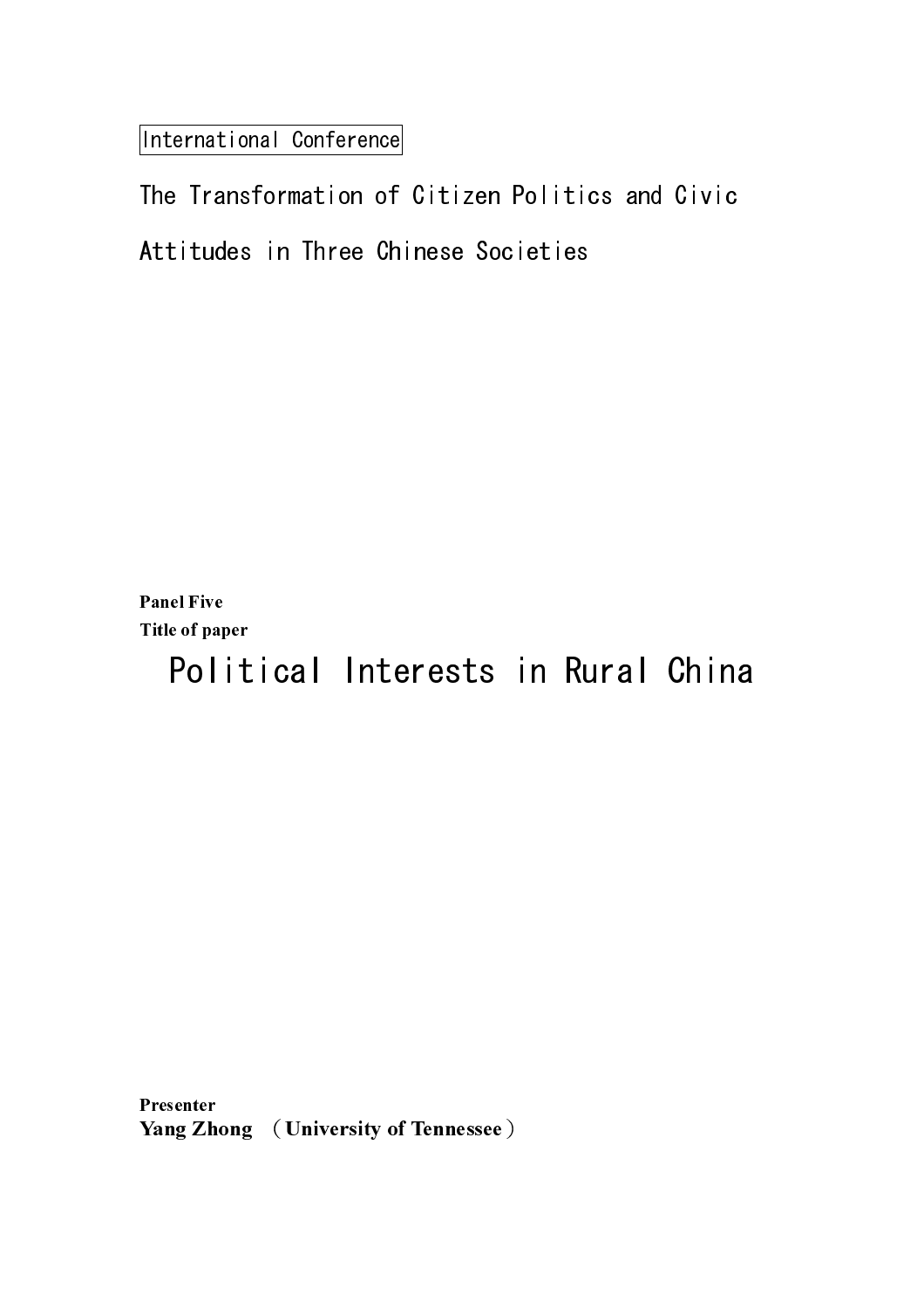Yang Zhong is Professor at Department of Political Science of the University of Tennessee. His major research interests include: East Asian politics, Chinese local government and Chinese political culture. His publications have appeared in such journals as Comparative Political Studies, the Journal of Politics, Political Research Quarterly, Asian Survey, PS: political Science and Politics, and Journal of Contemporary China. His latest book is "Local Government and Politics in China: Challenges from Below (M. E. Sharpe, 2003).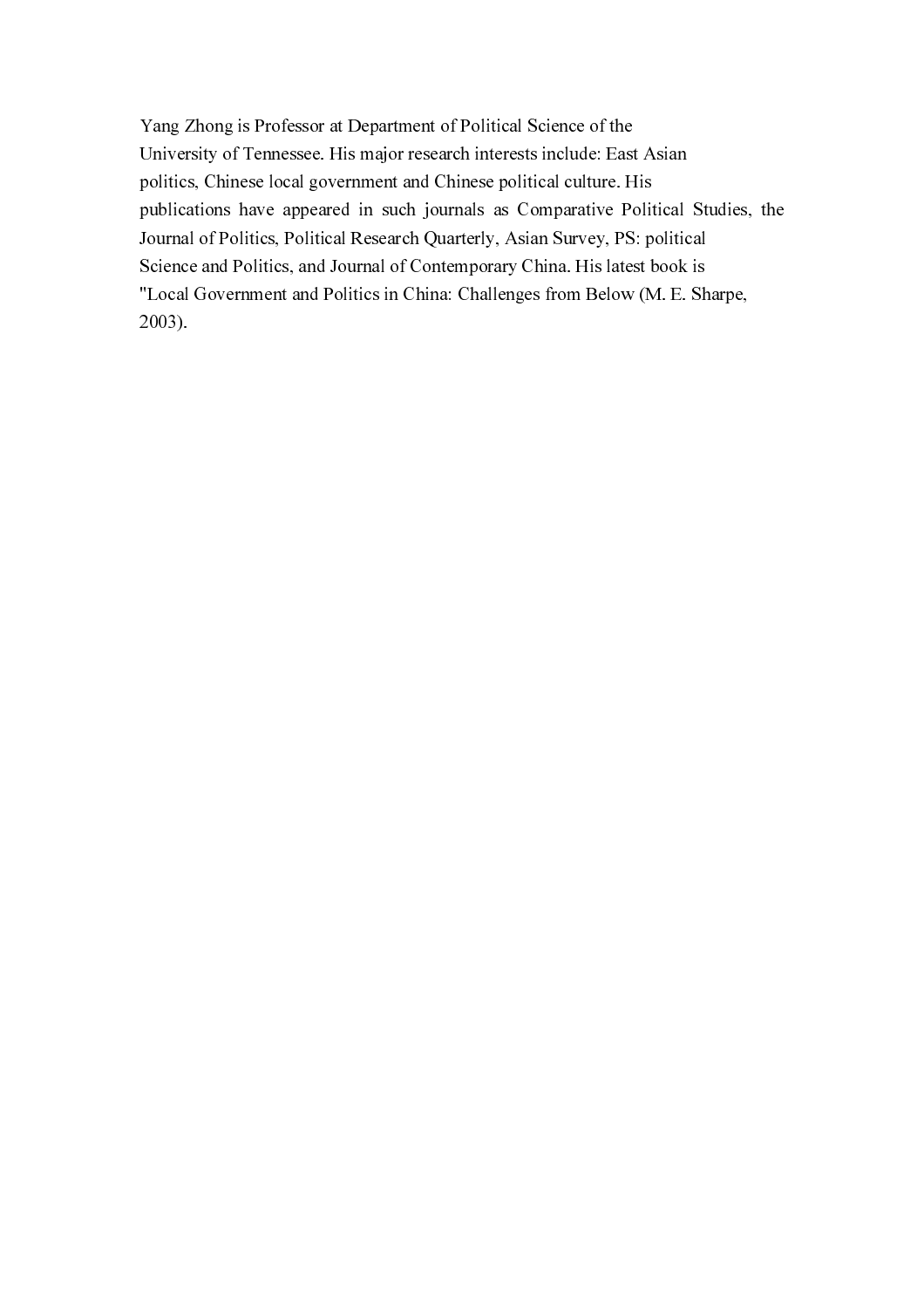## **Political Interest in Rural China**

Prepared for Delivery at the International Conference on "The Transformation of Citizen Politics and Civic Attitudes in Three Chinese Societies" November 19-20, 2004 Academia Sinica Taipei, Taiwan

> ZHONG Yang Department of Political Science The University of Tennessee Knoxville, TN 37996-0410 U.S.A.

### *INTRODUCTION*

 Historically, Chinese peasantry has been viewed as a conservative social and political force. They are perceived to be ill-informed and lack necessary cognitive knowledge about public affairs and political events. Therefore, a popular view among Chinese intellectuals and the general population in China is still that Chinese peasantry is one of the main obstacles to Chinese democracy due to their conservative political culture and lack of political interest and sophistication. However, recent developments with regard to villager committee elections and increasing consciousness and willingness on the part of peasants to protect their rights through "rightful resistance" (O'Brien and Li 1995; Chu, 2001, p. 60) suggest that the Chinese peasantry has become more politically active than their counterparts in urban China and may end up leading democratization to the rest of China (Tyrene White 1992, 277). Indeed, the rural situation has been a trouble spot for the Chinese government since the late 1980s. Rural problems are often summarized as *san nong wenti* ("three rural issues"). All the three issues have direct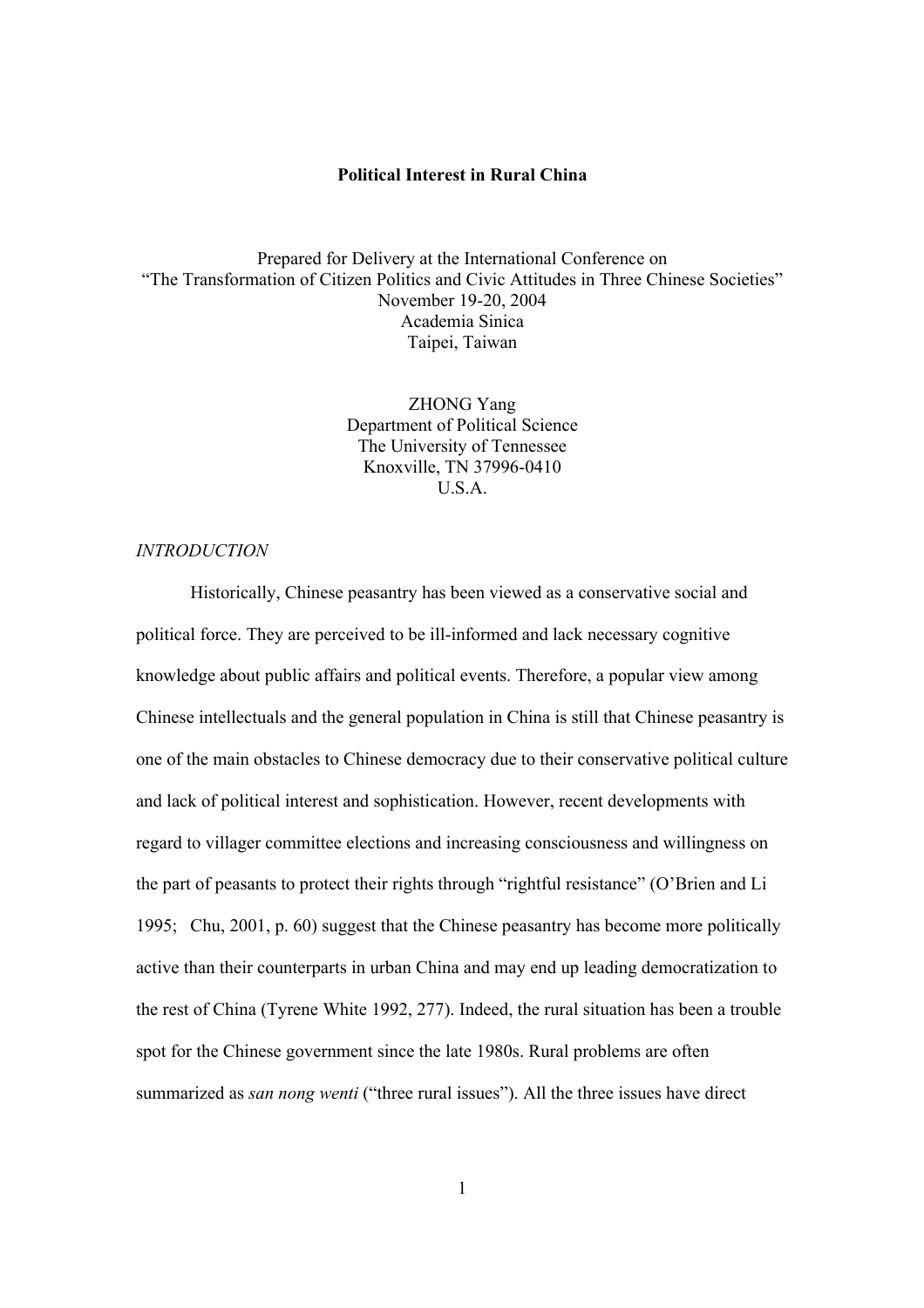relevance to rural stability in China. In fact, rural instabilities such as peasant riots and sit-ins already occur frequently in the Chinese countryside. Fortunately for the Chinese government, few of these rural disturbances have happened in a large-scale and organized fashion.

 To what degree are Chinese peasants interested in politics (i.e., national and local political affairs) and what factors affect their political interest? These are the two central questions that I am addressing in this paper. Study of these questions carries both theoretical as well as practical implications. The importance of political interest as psychological involvement in politics and public affairs has been well observed and documented by Western scholarship (Berelson, *et al*., 1954; Verba and Nie, 1972; Huntington and Nelson, 1976; Milbrath and Goel, 1977; Gans, 1978; Hadley 1978; Verba *et al*., 1978; Bennett, 1986; DeLuca, 1995). Psychological involvement in politics and public affairs is regarded as a necessary, if not sufficient, condition for active political participation. Sidney Verba and his associates observed in their empirical cross-national study that those who were more interested in politics out-participated those who were apathetic to politics (Verba, *et al*., 1978, p. 71). Similar findings were also reported by scholars studying the former Soviet Union (Bahry, 1987; Bahry and Silver, 1990; Kaplan, 1993). For example, in their empirical study of mass political participation of the former USSR, Bahry and Silver (1990) found that those who were more interested in politics were more likely to engage in conventional and/or unconventional political activities. Therefore, the theoretical implication is that such a linkage between level of political interest and political participation may also exist in China, a transitional society. A practical implication is that if there is high level of political interest among Chinese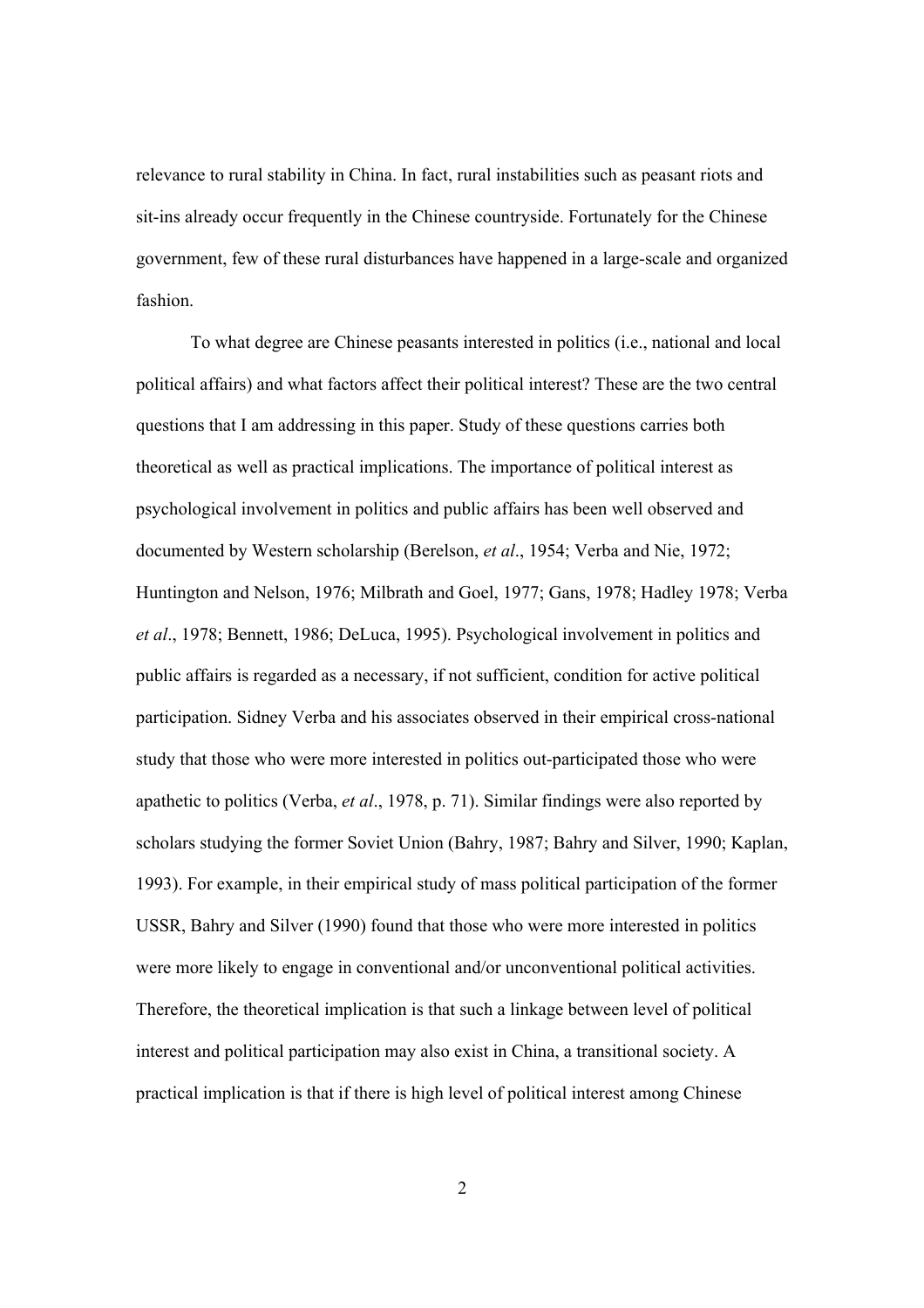peasantry found in this study, it may indicate a certain degree of political uneasiness on the part of the peasants and may lead to higher level of peasants' participation in conventional and/or unconventional political activities in southern Jiangsu province.

 Given the intricate relationship between level of political interest or psychological involvement in politics and likely participation in political activities, it becomes important that we understand who are more likely to have higher level of political interest and what factors may lead someone to be psychologically involved in politics. Level of political interest as a separate dependent variable, unfortunately, has not been sufficiently studied in an empirical fashion by China scholars both inside and outside China. In the limited number of empirical studies, political interest was either treated as an act of political participation (Zhu, Zhao and Li, 1990) or as an independent variable (Shi, 1997). Few of them explore the degree and sources of psychological involvement in China. A survey study conducted by Jie Chen and Yang Zhong (1999) in the mid 1990s did focus on the level of mass political interest and apathy and the contributing factors. They found that there was a relatively high level of political interest among Beijing residents, contrary to the prevalent perception that Chinese people were political apathetic and shifted their attention to pursuit of materialism after years of constant political campaigns between the 1950s and 1970s. They further found that age, gender, income, political status, political efficacy, and life satisfaction had significant impact on the levels of political interest among Beijing residents. However, this study was primarily conducted in an urban setting even though the sample did include a limited number of rural residents from suburban areas of Beijing.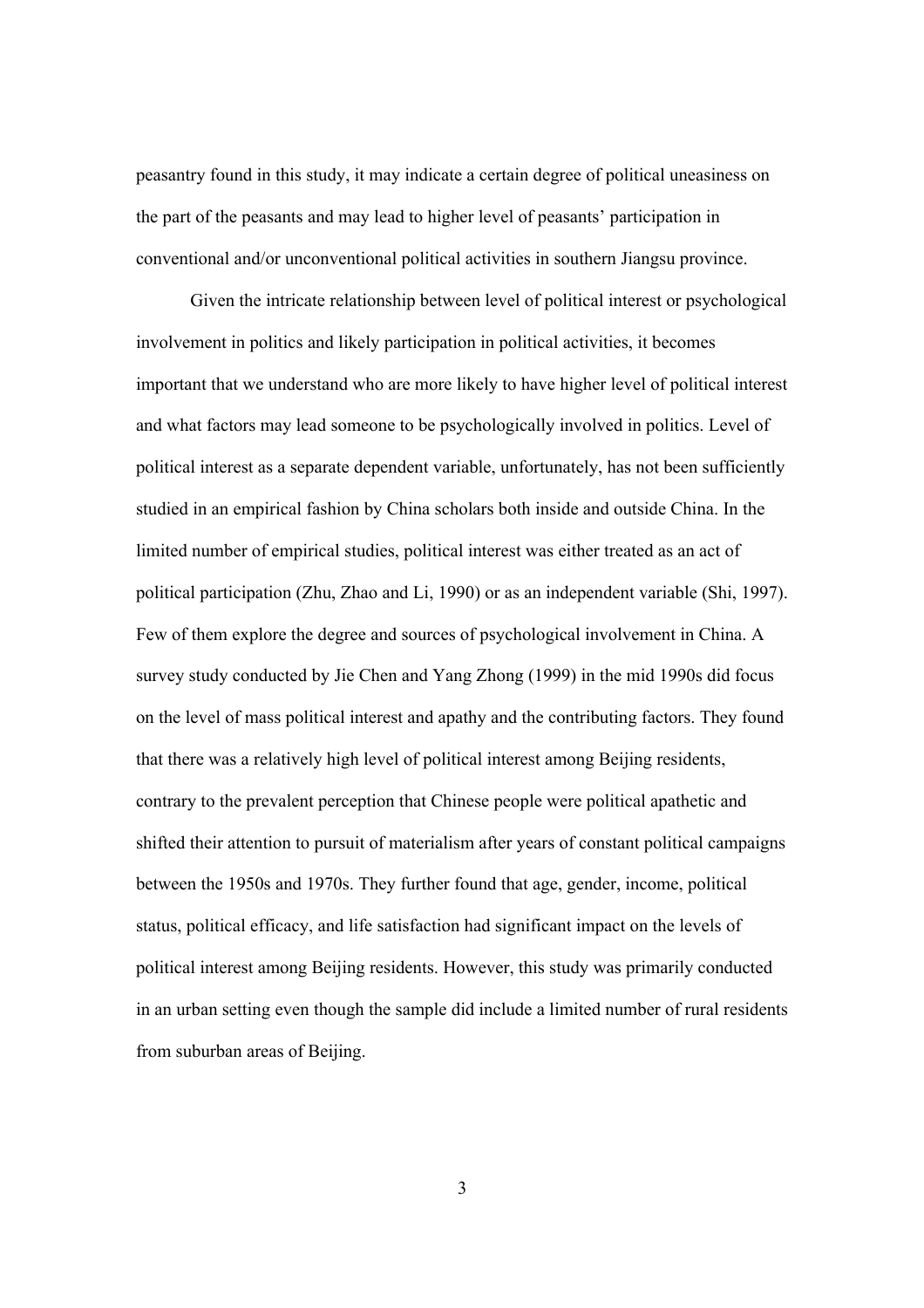This paper is based on a random public opinion survey conducted in the summer of 2000 in 12 southern Jiangsu counties. Jiangsu is a major populous province and one of the most economically and culturally developed areas in China. Southern Jiangsu is historically known as *yu mi zhi xiang* or land of fish and rice. Jiangsu's economic development has accelerated since the economic reforms in the late 1970s due to its successful rural industrialization drive led by the collective economy of township and village enterprises (TVEs) and massive foreign investment beginning in the  $1990s$ .<sup>1</sup> Due to the province's long-held respect for knowledge and education and recent economic development, the educational level and literacy rate of the rural population in southern Jiangsu are much higher than those in most other rural areas in China.<sup>2</sup> I certainly do not intend to generalize the descriptive findings of this paper to the rest of rural China. However, the causal relationship analyses in this study can serve as strong indicators for the rest of the Chinese countryside since the analyses are done at the individual level (Manion 1994, 747). This is the same rationale as used in the "most different system" design advocated by Adam Przeworski and Henry Teune (1970, 34-39).

The survey, conducted in cooperation with a Chinese research institute, $3$  draws from the literate rural adult population (with rural residency status or *hukou*) over 18 years of age residing in 21 towns and townships in southern Jiangsu.<sup>4</sup> Our sample obtained 1,162 valid responses of 1,270, using multi-stage random sampling procedures.<sup>5</sup> We employed advanced and trained undergraduate and graduate students as field workers to conduct the survey. A field worker brought the questionnaire to the randomly-chosen individual respondent who filled out the questionnaire; the field worker then brought the questionnaire back to the survey center. As a result of this survey method, the response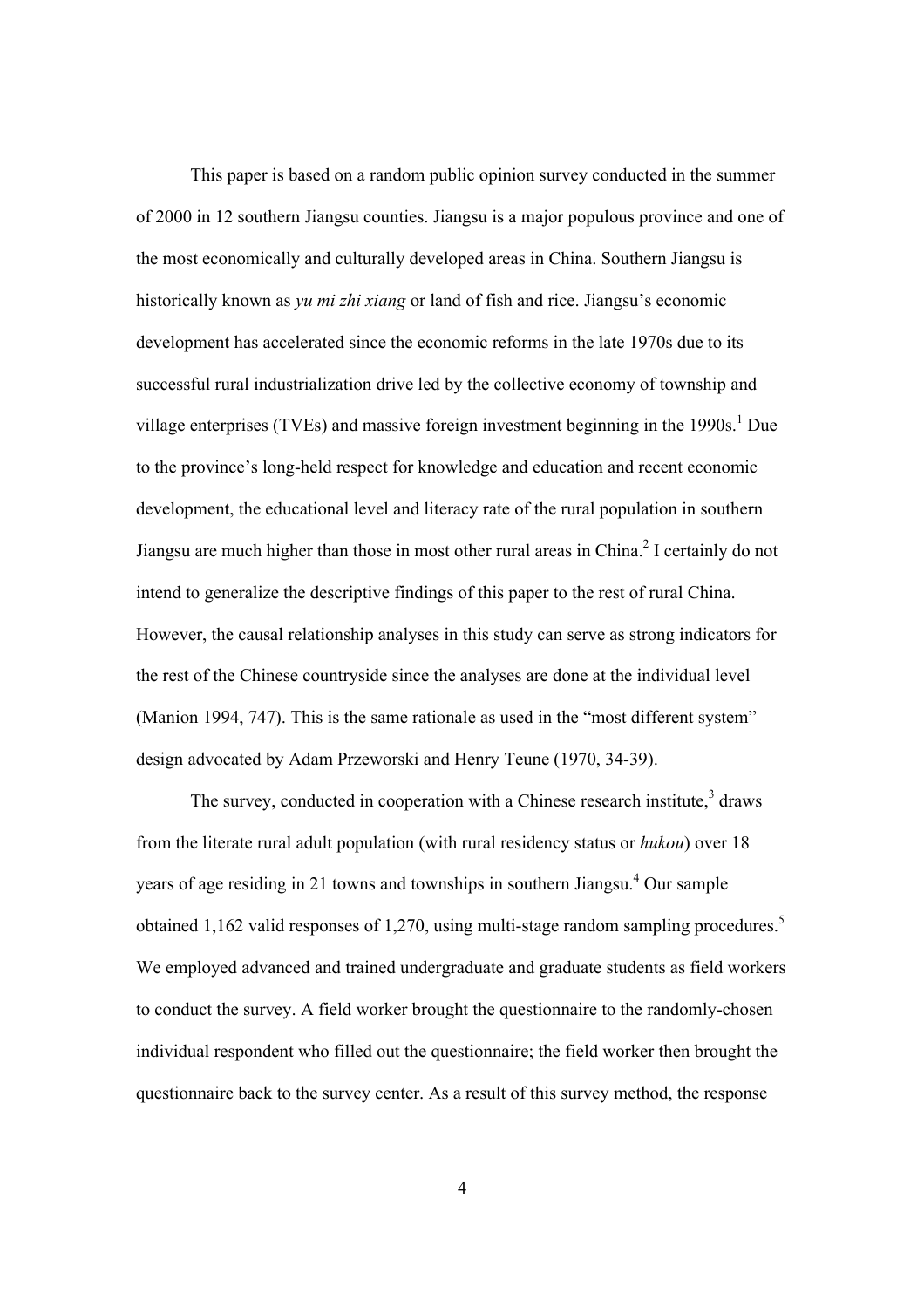rate is close to 92 %. $6$  Care was taken to minimize respondent effects and linguistic misinterpretations. The original wording of our questionnaire, first designed in the U.S., was reviewed by our cooperating research institute in China to fit the Chinese social and cultural context. Respondents were assured of absolute confidentiality and encouraged to provide answers that best captured their true feelings.<sup>7</sup>

# *LEVELS OF POLITICAL INTEREST AMONG SOUTHERN JIANGSU PEASANTS*

 How much do Chinese peasants still care about politics and public affairs after two decades of economic reforms? Literature on Chinese political culture and participation often describes three relatively distinct stages with regard to mass political interest in contemporary China. The first stage was before the 1949 Chinese Communist revolution when most Chinese seemed to be politically apathetic and ignorant (Zhu, Zhao and Li, 1990, p. 992). This stage was also characterized by one China scholar typified as a "popular isolation from politics" (Townsend, 1967, pp. 10-20). The second stage between the 1950s and 1970s was marked by a "participation explosion" (Ibid.) due to the Chinese Communist Party's (CCP) sustained mobilization efforts that led to unprecedented enthusiasm on the part of the population about public and political affairs, especially during the 10 years of the Cultural Revolution. In fact, political participation (in terms of private citizens' efforts to influence public affairs) in the Chinese countryside was much more active than many people think during this period. Peasants used various means to protect and voice their interest, including state institutions (such as local assemblies, mass organizations, elections, and media) and non-conventional activities (such as passive resistance and collective violence) (Burns 1988, 1-2). During the third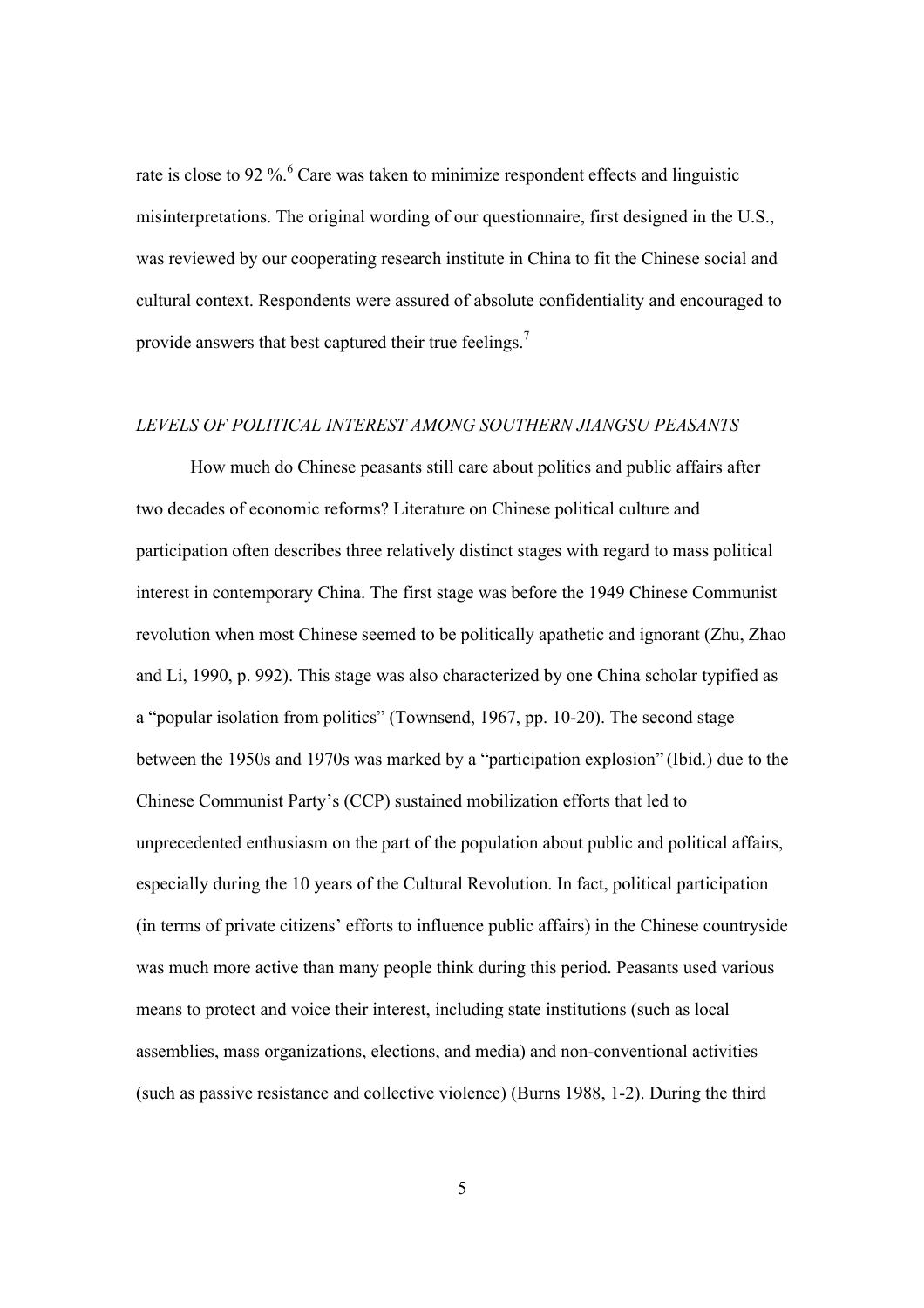stage, which covers most of the post-Mao reform period and continues to the present, a popular perception among China observers is that the Chinese people are consumed with material goods and making money and have become increasingly apolitical and pragmatic.<sup>8</sup> Deng Xiaoping's slogan "Getting rich is glorious" carries the day in modern China. Is this a true picture? An advantage of survey research, if properly done, is it enables us to describe with precision people's attitudes, opinions and orientations.

Political interest in this paper is defined as individual's degree of interest in and concern with government and public affairs. It should be noted that the concept of political interest in this study is different from the concept of political participation, even though the two concepts are somewhat related. Political interest is the psychological involvement for political and public affairs (Verba, Nie, and Kim, 1978, pp. 47-48; Bennett, 1986, p. 41), while political participation is about pattern of action or inaction in politics and public affairs (Bennett, 1986, p. 33). Although those who are more interested in politics are more likely to participate in politics, high levels of psychological involvement in politics and public affairs do not always translate into actual political participation due to institutional constraints and lack of resources. Even in a democracy, as Robert Dahl (1961, p. 280) has noted, it is considerably easier to be merely interested, which demands only passive participation, than to be actually active in politics; interest costs a little in terms of physical energy and time; and activity demands much more.

We used four questions in our survey to measure the level of mass political interest among southern Jiangsu peasants. They are: (1)"Are you interested in national affairs?" (2) "Are you interested in public affairs in your village and county?" (3) "How often do you talk about national affairs with others?" and (4) "How often do you talk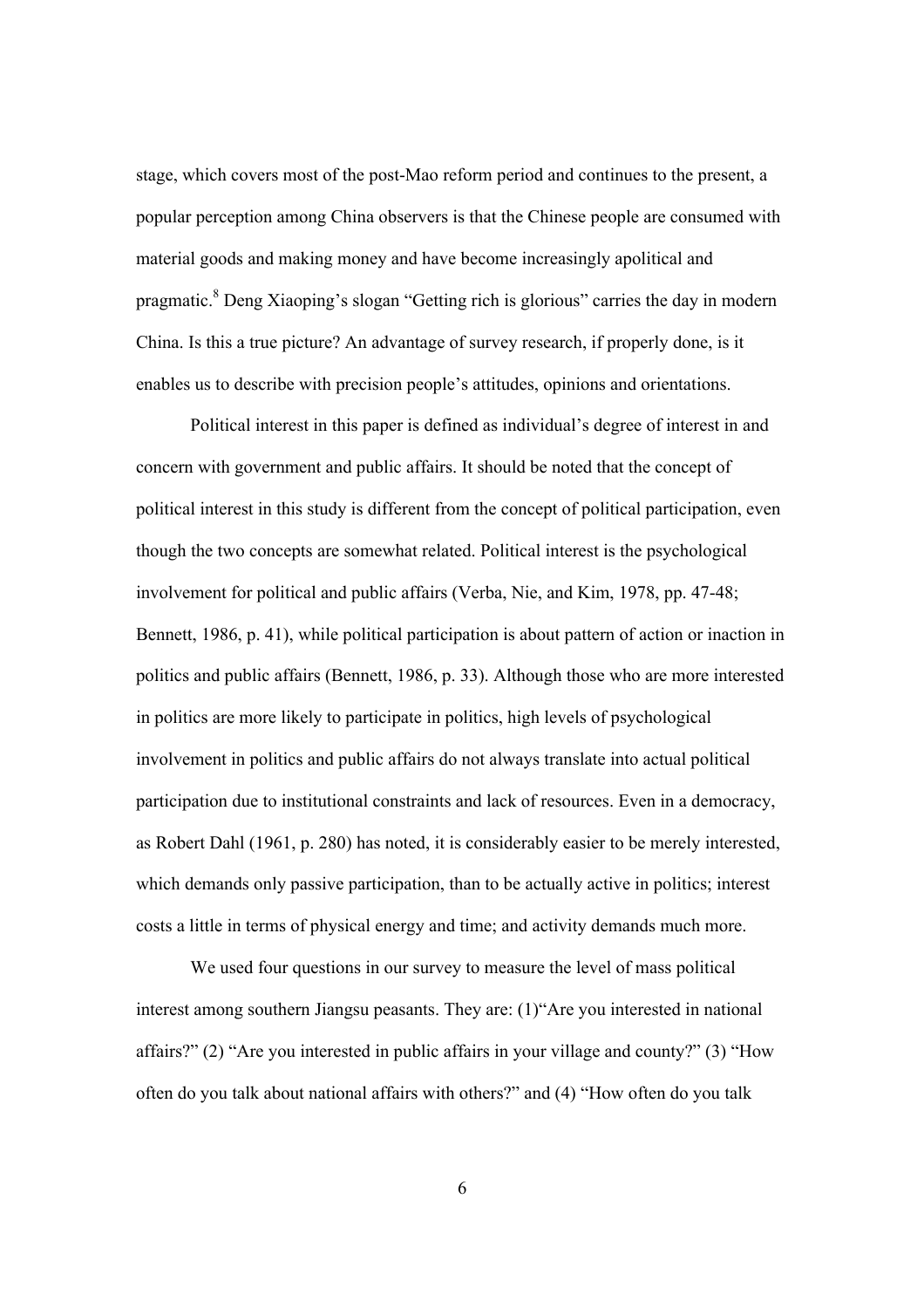village affairs with others?" Our operationalization and measurement of political interest are derived from Gabriel Almond and Sidney Verba's seminal study of civic/political culture. Almond and Verba's concept of "civic cognition" (1963, pp. 88-89) is equivalent to our dependent variable of "political interest". According to Almond and Verba, political interest means "following governmental and political affairs and paying attention to politics", which "represent the cognitive component of the civic orientation" (Ibid., p.88). In their study Almond and Verba used two straightforward indicators to measure civic cognition: (1) attention to political and governmental affairs in general,<sup>9</sup> and (2) attention to major political event/activity such as campaign in a democratic system.<sup>10</sup> Questions 3 and 4 were designed as supplement to the first two questions. As Ronald Inglehart notes, "(a) good indictor of political interest is whether or not people discuss politics with others" (Inglehart, 1997, p. 309).

For the first two questions, *not interested at all* is coded 1, *not quite interested* is coded 2, *interested* is coded 3, and *very interested* is coded 4. For the last two questions, *never* is coded 1, *occasionally* is coded 2, *very often* is coded 3, and *whenever we see each other* is coded 4. These four items were then combined to form an additive index to capture a collective profile of a respondent's level of political interest. This index is used as the dependent variable in the multivariate analysis.

Our survey shows that the perception of a low level of political interest is not the case among peasants in southern Jiangsu. As Table 1 shows, about two thirds (close to 70 per cent) of our respondents were still interested or very interested in national affairs. This figure is surprisingly close to that found in two mass surveys among Beijing residents conducted in the 1990s.<sup>11</sup> A slightly lower percentage (but still majority) of our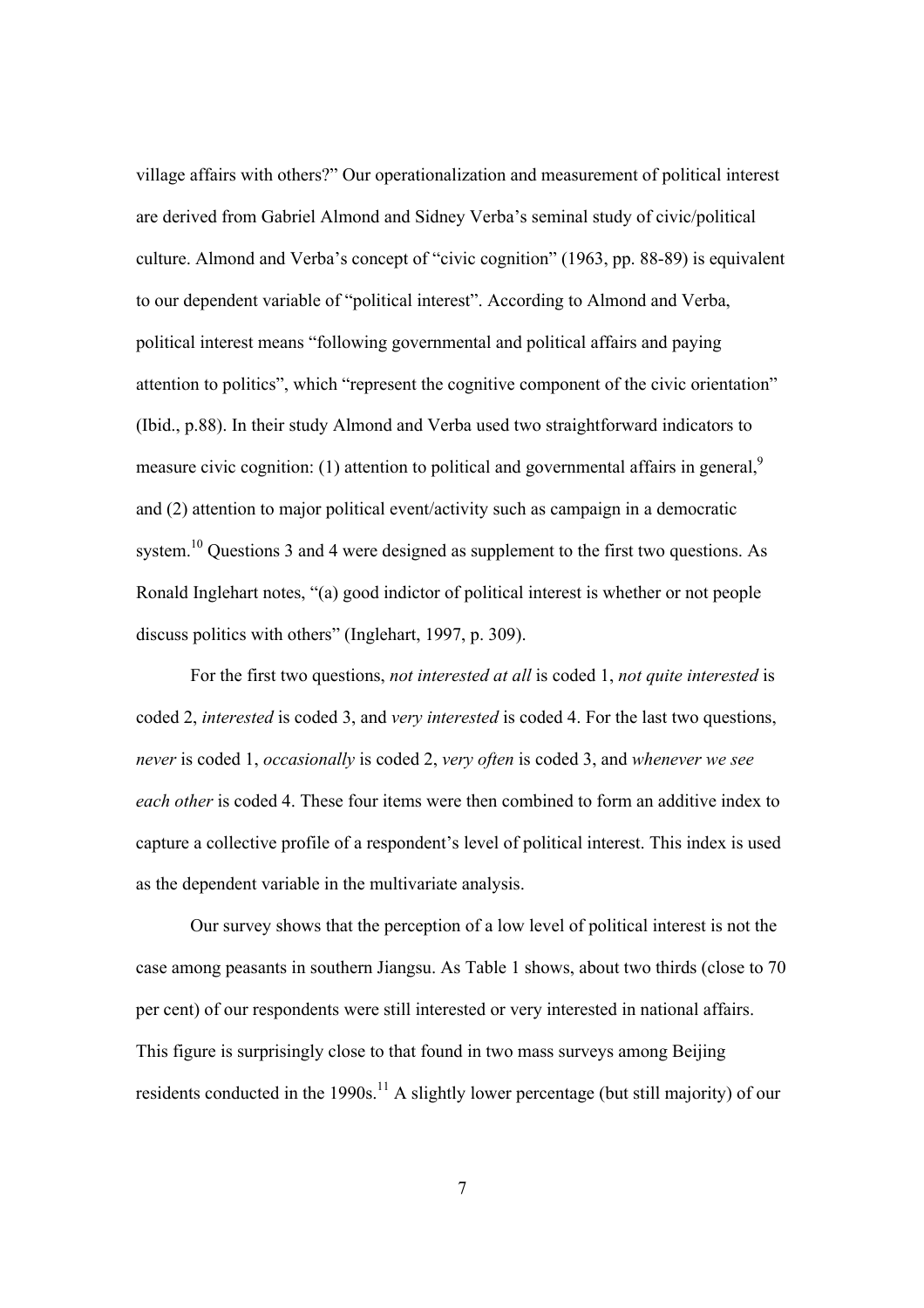respondents (about 63 %) cared for local and village affairs. Even though this figure is more than 25 % lower than what we found among urban residents in Beijing, the bottom line is that the majority of the peasants in our survey showed some or strong interest in national as well as local/village affairs. These findings seem to contradict the popular perception that most Chinese people, especially most Chinese peasants, are apolitical and not interested in public affairs and politics.

#### **Table 1 goes about here**

 Even though most of our respondents were still interested in public affairs, the number of people who talked about politics with others was lower. Less than half of the respondents (close to 45 per cent) in our survey said they talked about politics often with others (see Table 1). This figure, however, is almost identical to that found in our Beijing surveys, indicating that rural residents in Jiangsu are as active as urban residents in Beijing in talking about politics and public affairs, which is remarkable given the stereotype about peasants' political apathy in China. A slight lower percent of our respondents (around 40 per cent) discussed local and village affairs with others often.

In fact, the level of political interest among southern Jiangsu rural population is comparable to or higher than those found in some other countries (see Table 2). For example, our Jiangsu peasants in the survey showed higher level of political interest than those found in the United States, United Kingdom, the Netherlands, Japan, Mexico and South Africa. The figures indicating high level of political interest among our rural respondents in southern Jiangus province may not be surprising, considering that there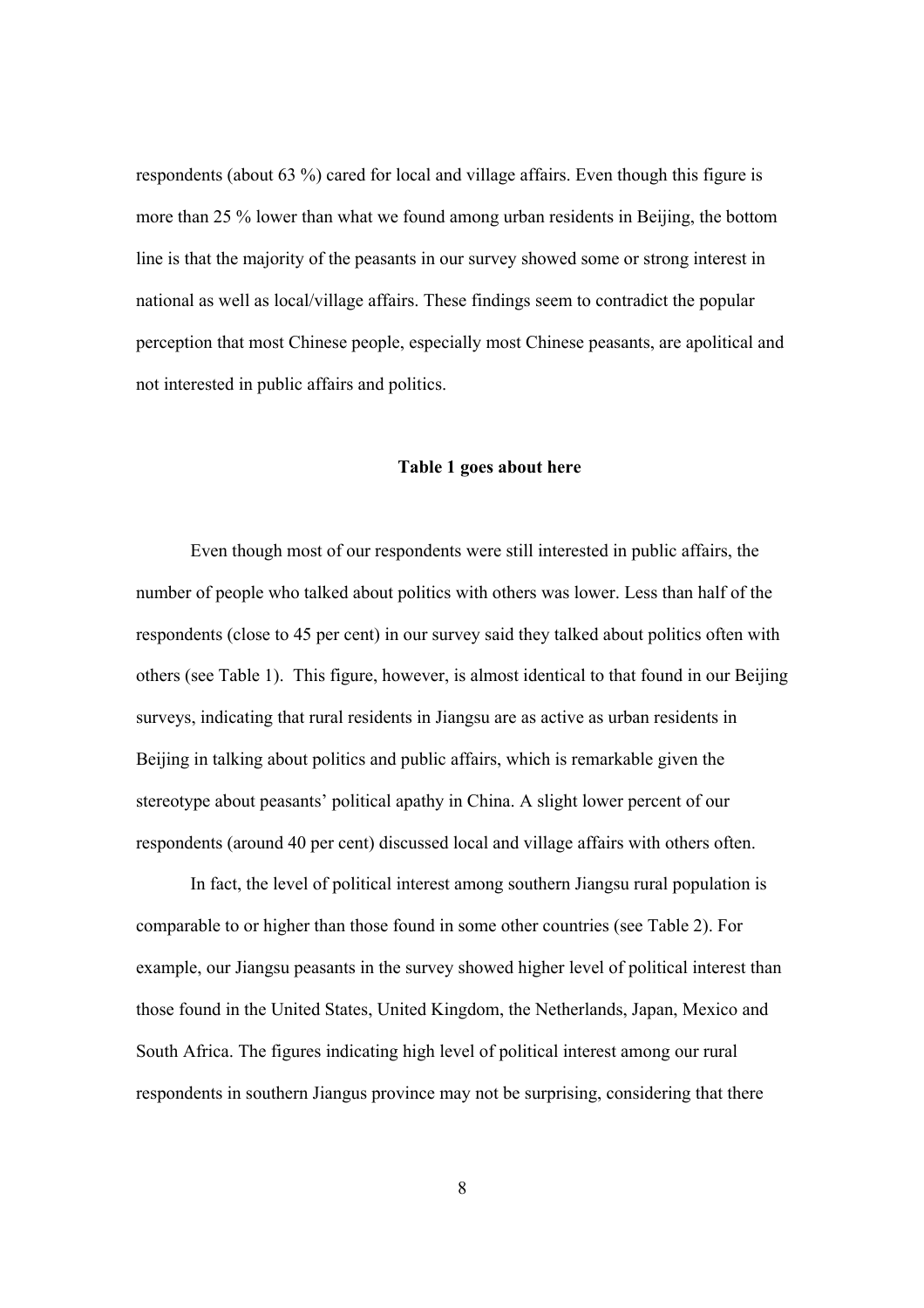are many national and local issues, such as corruption at various governmental levels, abuse of power by local and village government officials, and government rural policies that Chinese peasants are truly concerned about. However, it is worth noting that fewer Chinese peasants (as well as Beijing residents for that matter) talk about politics than people in the other countries. A possible reason is probably due to the fact that China is still a less free country compared to the other countries and Chinese people are still somewhat hesitant to talk about politics and national affairs even though the political atmosphere has changed significantly from Mao's era.

## **Table 2 goes about here**

#### *EXPLAINING LEVEL OF POLITICAL INTEREST IN SOUTHERN JIANGSU*

 Association of socioeconomic and political factors with one's level of political interest has been explicitly studied in western political science literature (e.g., Almond and Verba, 1963; Verba *et al*., 1971; Milbrath and Goel, 1977; Verba *et al*., 1978; Bennet, 1986; DeLuca, 1995). Chen and Zhong's study on level of political interest in Beijing showed that a number of demographic, socioeconomic and political factors contribute to Beijing residents' interest in public affairs (Chen and Zhong, 1999). For example, their study found that middle-aged males, communist party members, and people with better economic standing tend to pay more attention to politics. In addition, their study also revealed a positive relationship between political efficacy and level of political interest. Finally, they also found that people who were less satisfied with government performance in various policy areas were more interested in politics and public affairs.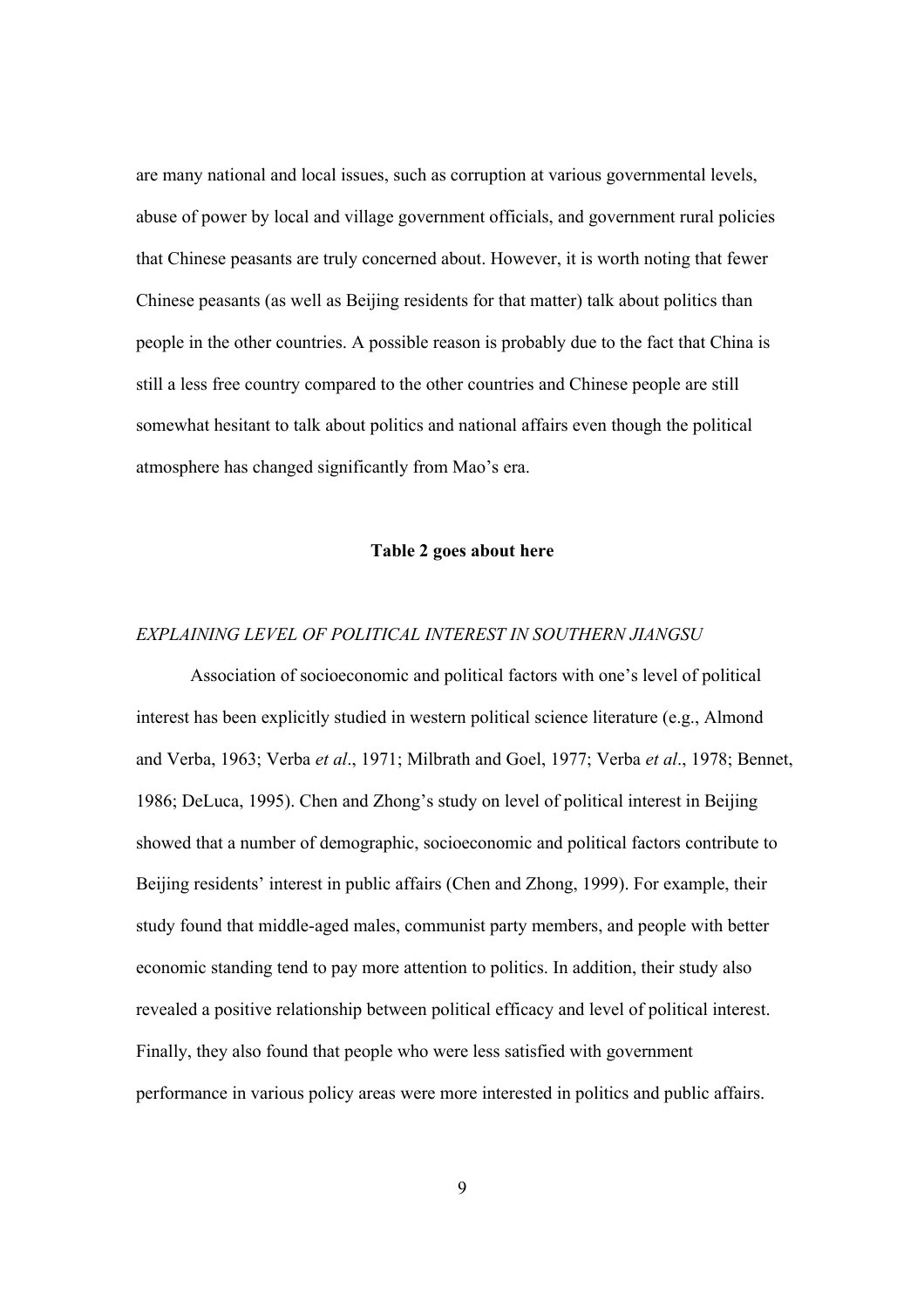Drawing upon previous studies on this subject conducted in other countries and China I focus on the following demographic, socioeconomic and political factors to explain level of political interest among peasants in southern Jiangsu province: age, gender, education, income, party membership, life satisfaction, and perceived need for political reform.

## *Age*

 In western political science literature, a prevailing argument on the relationship of age and political interest is that young people tend to show less political interest than the old due to their preoccupation with other things such as establishing their career and forming a family (Jennings and Niemi, 1981; Bennet, 1986). In their study conducted in Beijing, Chen and Zhong found that this relationship held among Beijing residents, i.e., older people paid more attention to politics than the young and the age group that paid the closest attention to public affairs was the middle-aged. Therefore I hypothesize in this paper that age influence level of political interest among our Jiangsu peasants in a positive way, i.e., older people tend to pay higher level of attention to politics and public affairs.

# *Gender*

 It has been well documented in Western political science literature that there is a gender gap with regard to level of political interest and political participation. Kent Jennings once noted, "a raft of research around the world has demonstrated that, by most standards, men are more politically active than women," and such a gap is narrower in more advanced societies and among people of higher socioeconomic strata (Jennings,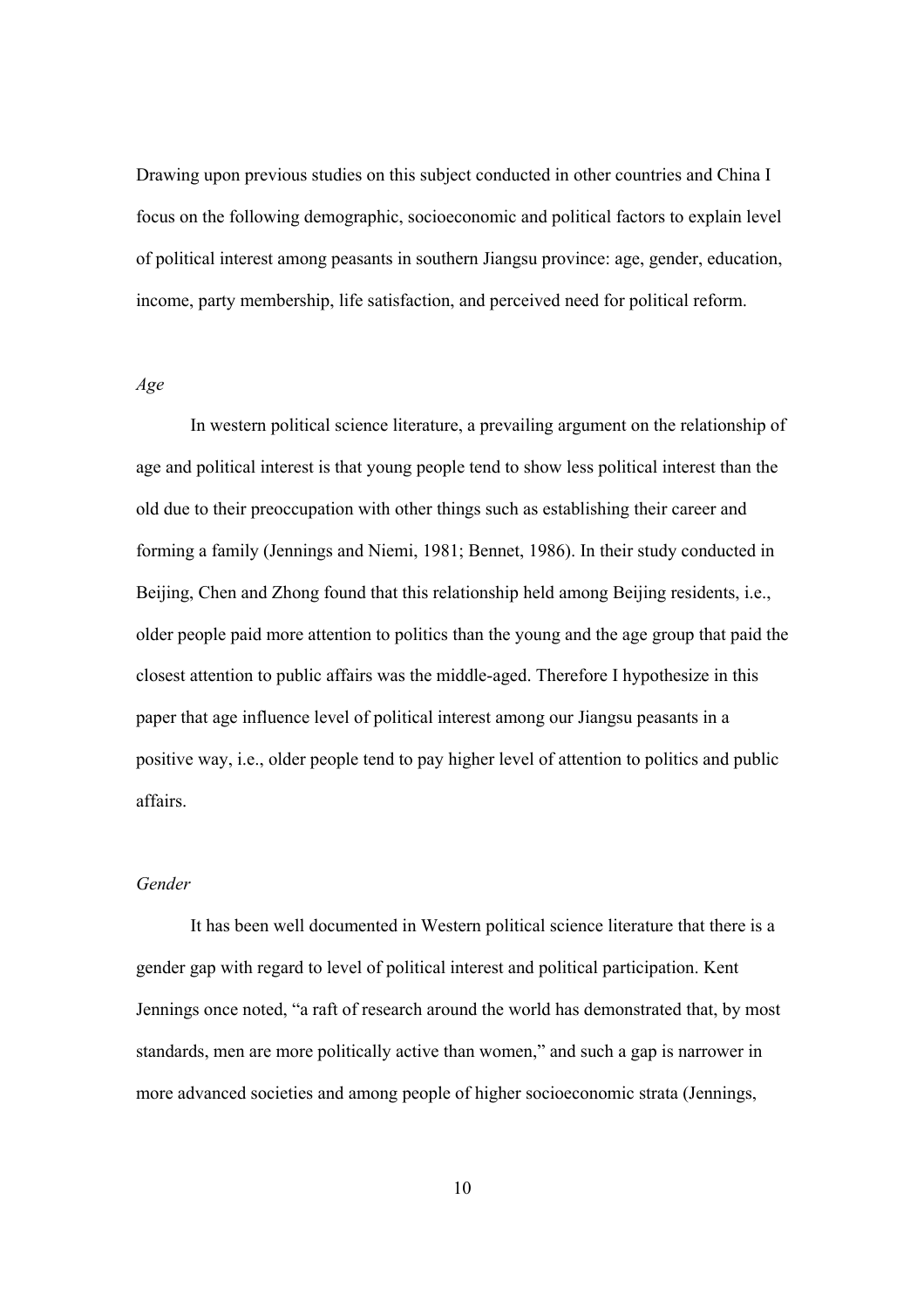1997, p. 367). The gap is in part due to the traditional value of women's role in society and the perception that politics is a "man's business" (Lane, 1965, pp. 210-214; Bennett, 1986, pp. 69-70).

Promoting gender equality has been an official policy in the PRC since the 1950s. Chairman Mao was most vocal in creating equality between men and women in China between the 1950s and the 1970s. Indeed, both men and women were equally mobilized to participate in the various political campaigns launched by Mao in those years. However, gender equality in many areas was never completely achieved during Mao's era due in part to the deep-rooted Chinese traditional values that favor men over women and encourage women to be passive in society (Li, 1989; Lock, 1989; Robinson and Parris, 1990). This situation has not changed in the post-Mao era. Arguably women's status in China has gotten worse during the reform era. Blatant discrimination against women is especially a commonplace with regard to employment and in workplaces. Women's role in Chinese society is still perceived to be taking care of children and family. Women's status is particularly troublesome in rural China (Chu and Ju, 1993, p. 240). Chen and Zhong's (1999) survey study found that women were less attentive to politics than men in Beijing. Therefore, I hypothesize that men are more attentive to politics and public affairs than women among southern Jiangsu peasants.

### *Education*

 Like age and gender, education is often considered a major factor in affecting one's level of political interest and participation (Almond and Verba, 1963, p. 381; Milbrath and Goel, 1977; Verba *et al*., 1978; Klingemann, 1979; Inglehart, 1997, p. 307).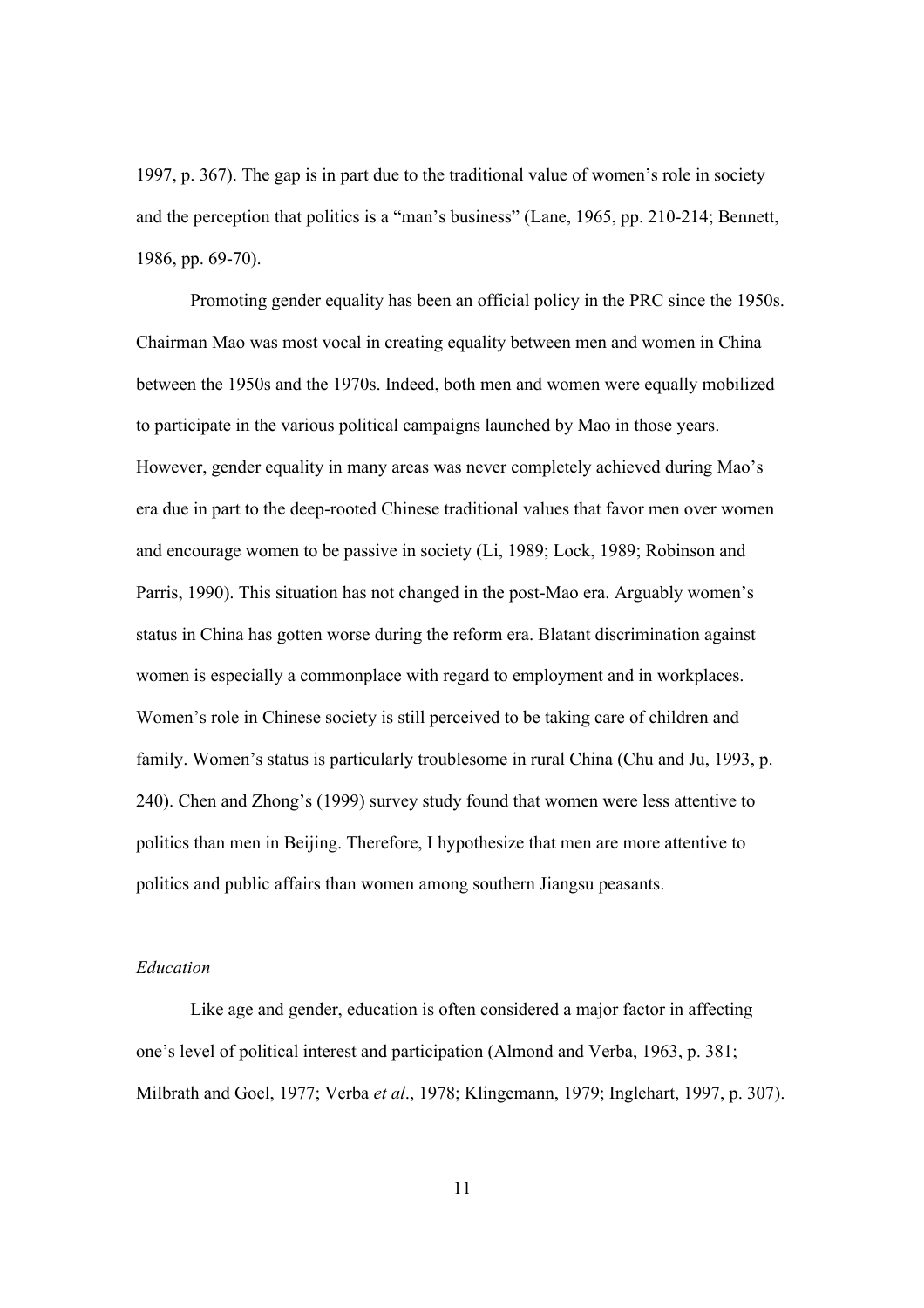There are a number of reasons for the positive relationship between education and interest in politics and public affairs. For one thing, education equips a person with the cognitive capability to receive and digest political information. Education also increases one's capacity to understand personal implications of political events and affairs and one's confidence in his or her ability to influence politics if given the opportunity. Empirical studies conducted in China show that education does indeed have an impact on individuals' attitudes toward public affairs (Zhu, *et al*., 1990; Nathan and Shi, 1993; Jennings, 1997; Chen and Zhong, 1999). For example, in their study of Beijing residents Chen and Zhong (1999) found that education is positively related to one's level of attention to politics and public affairs. In a survey study of the Chinese countryside, Kent Jennings (1997) also found that peasants with higher level of education were more active in public affairs. I therefore hypothesize that level of education, measured by number of years of formal schooling, positively contributes to one's level of political interest among Jiangsu peasants.

#### *Political Status*

 Claiming a membership of 65 million, the Chinese Communist Party (CCP) is no doubt the world's largest political party. In addition, there are millions of youth who are members of Chinese Communist Youth League (CYL), an affiliated front youth organization of the CCP. One of the requirements for joining the CCP and the CYL is his or her political consciousness or level of attention paid to current public affairs. CCP and CYL members are periodically organized in meetings to be informed about party and government policies and discuss political issues. Moreover, party members, who wish to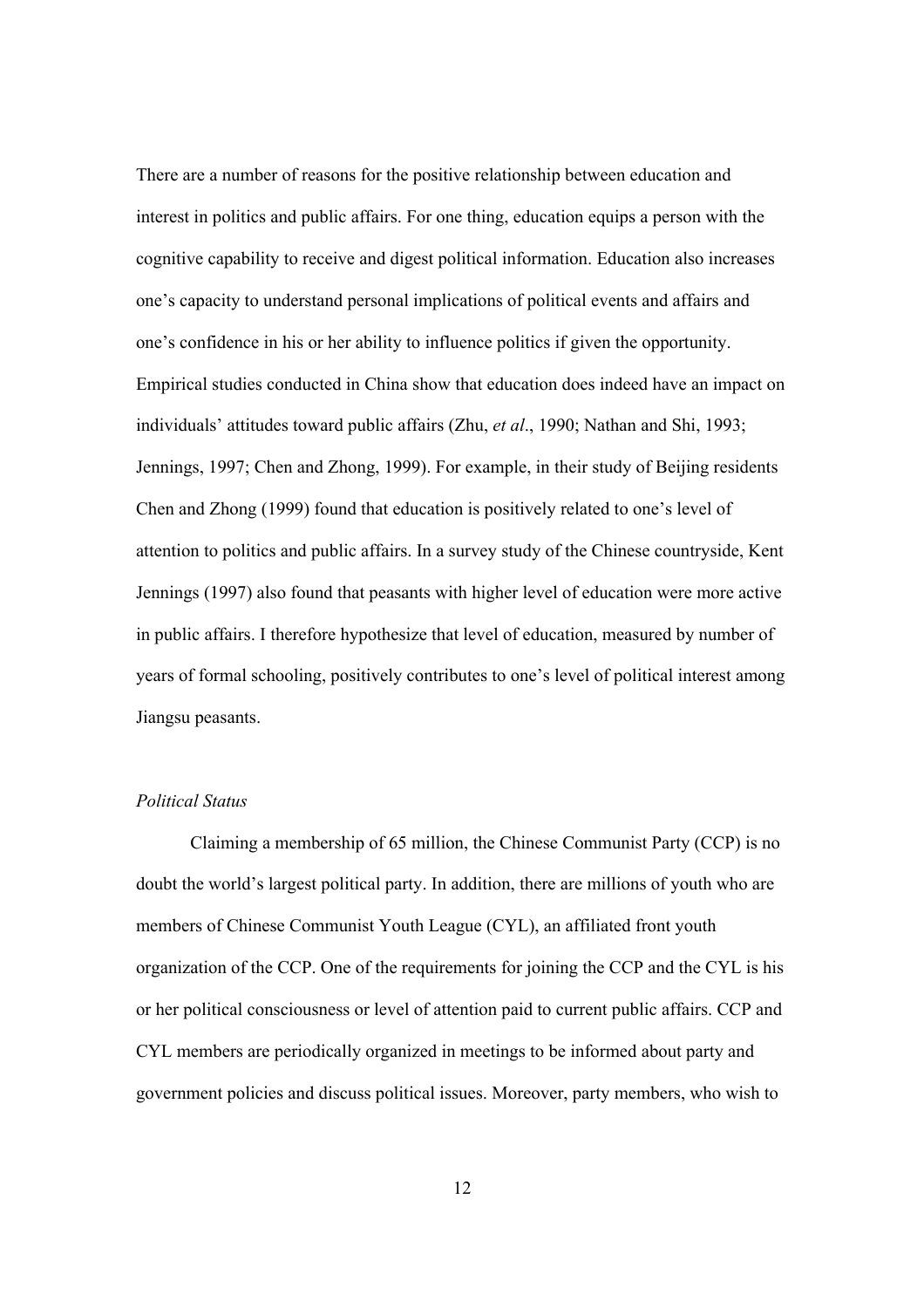be promoted to the officialdom and climb the official ladder, have to pay close attention to both national and local political and public affairs. Thus, I expect that CCP and CYL members in my survey are more interested in politics and public affairs.

## *Financial and Social Conditions*

 If we accept Mathlow's theory of hierarchy of human needs, we should assume that one's interest in politics and public affairs is positively related to his or her financial conditions. Voting studies in the West suggest that people of better economic standing tend to be more active in participation in elections. Verba and Nie hinted another reason why economically better-off people are more likely to be involved in politics and public affairs: they have greater stakes in politics, i.e., vested economic interest (1972, p. 126). However, there is another argument suggesting that people with higher income are less interested in politics due to the fact that they are busy with making money (Lippmann, 1927). Some China watchers have the observation that people of higher income in China are preoccupied with grabbing business opportunities and they are less interested in politics and public affairs (Kristof and WuDunn, 1994). Another possible reason why people of lower income might be more interested in politics and public affairs is that it is more likely that they have more problems and complaints about their poor economic conditions and hope that the government will address their concerns.

 In their study of Beijing residents Chen and Zhong (1999) did find that level of political interest was positively related to one's financial conditions. Therefore, I hypothesize that peasants of higher income and higher level of life satisfaction tend to pay more attention to public affairs and be more concerned with political issues in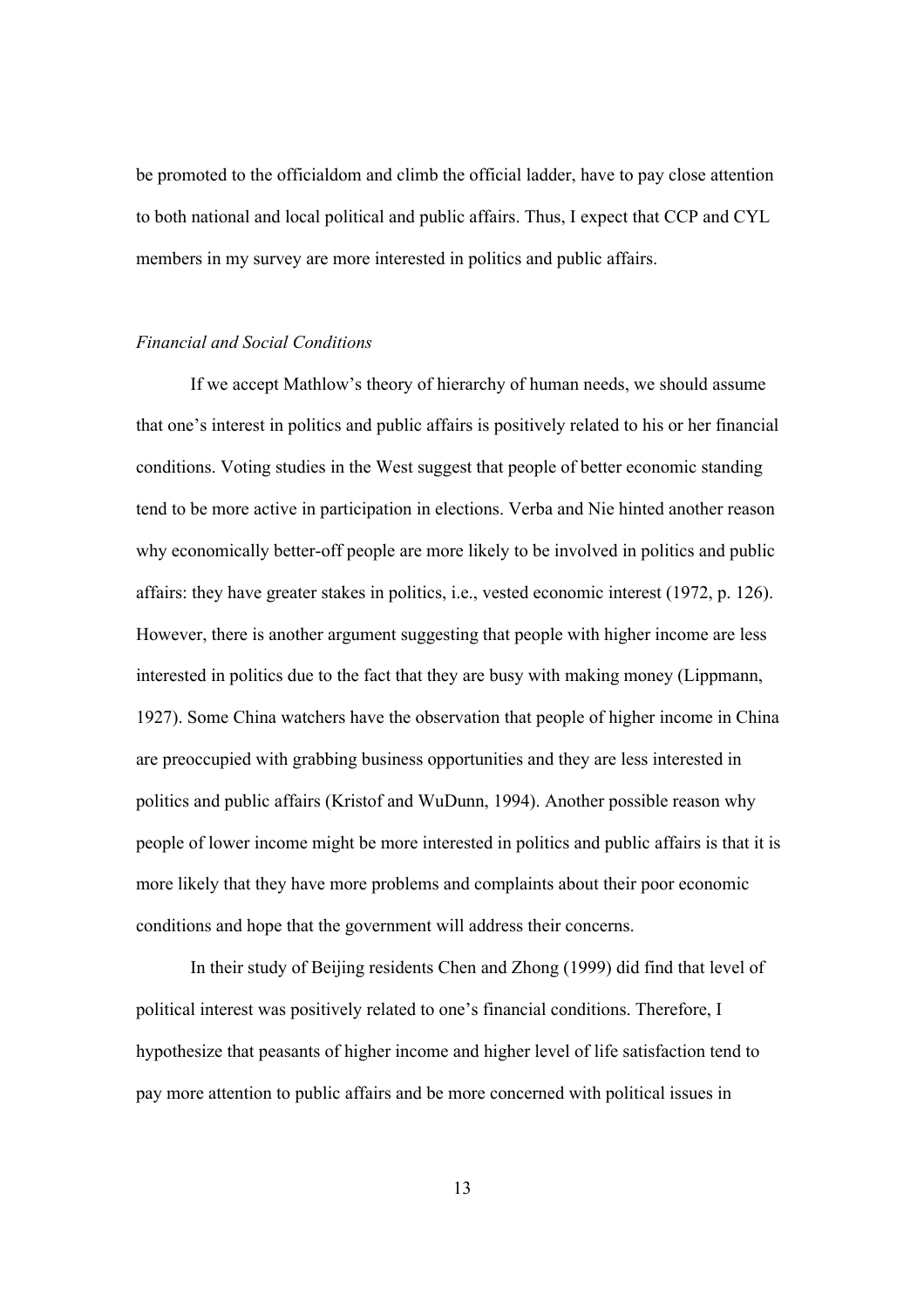southern Jiangsu province. The main reason is that southern Jiangsu province, being one of the most economically developed rural areas in China, has fewer problems that need urgent government help than the average Chinese countryside. I use two indicators to measure one's financial and social conditions: income and perceived improvement in one's economic condition and social status. Income is measured by annual family income while perceived economic condition and social status are measured by answers to two questions: (1) "Since the reforms my living conditions have noticeably improved" and (2) Since the reforms my social status has noticeably improved." As shown in Table 3, overwhelming majority of respondents in our survey seemed to be happy with the improvement they experienced in their economic life and somewhat lower number of people felt satisfied with the improvement in their social status in the reform era. These findings are very similar to those found in two surveys conducted in Beijing in the mid 1990s (Zhong *et al*., 1998, p. 779). *Strongly disagree* was coded 1 while *strongly agree* was coded 4. A summary variable for perceived economic life and social status improvement is derived from the sum of the scores on these two questions.

## **Table 3 goes about here**

#### *Perceived Need for Political Reform*

 Chinese reforms since the late 1970s, especially since 1989, have clearly tilted toward economic structural changes. Most of the so called political reforms are primarily administrative or bureaucratic reforms. Even though it seems that most China scholars have recognized that China in the reform era has been transformed from a Maoist type of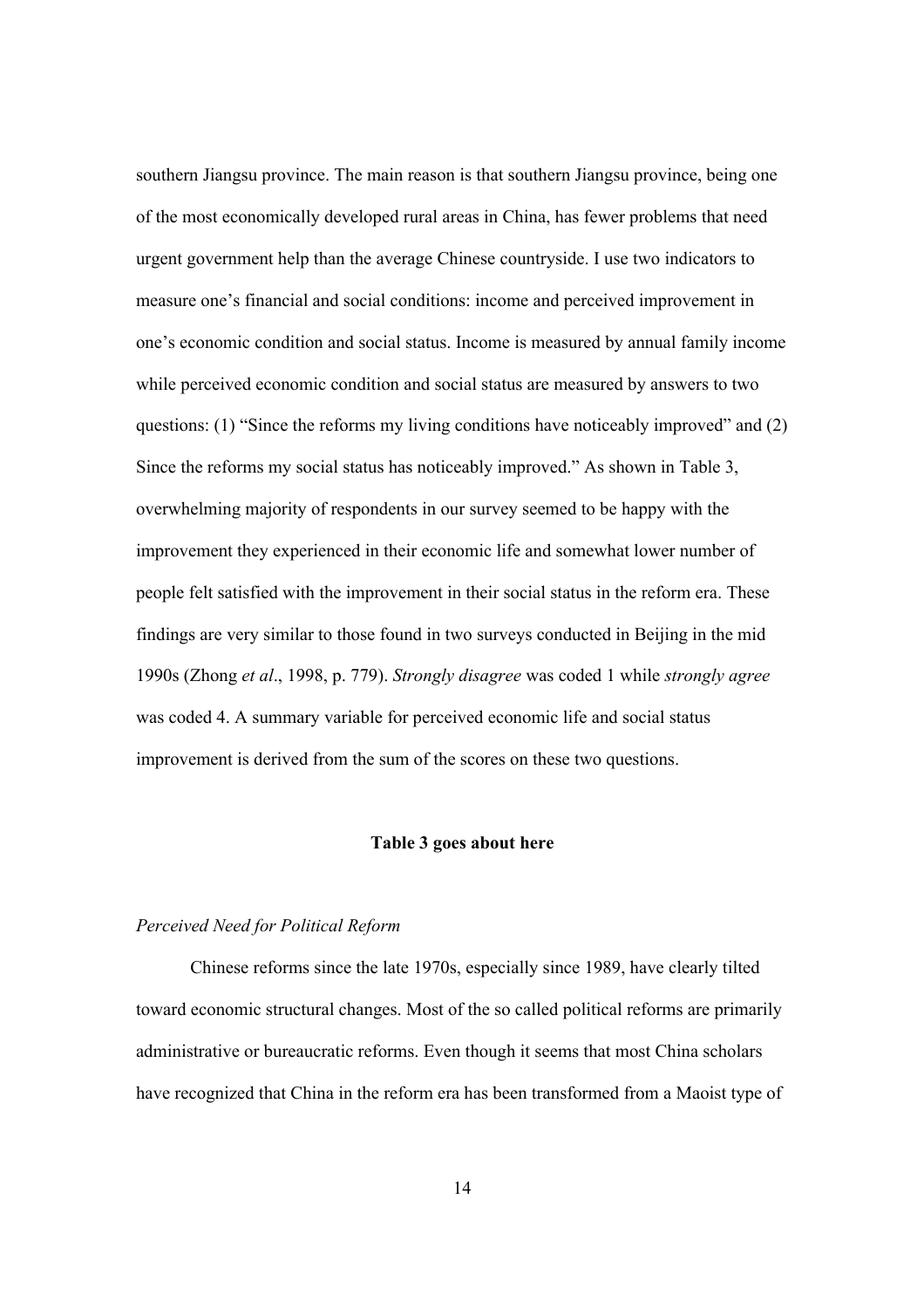totalitarian system to an authoritarian system, the fundamentals of the communist political system have remained, such as the exclusive one party rule, the absolute political power of the CCP in governmental affairs, the strict control of party and government personnel by the CCP, complete or near complete control of official media, and lack of political freedoms and civil liberties. Meaningful and significant political reform efforts have been either discouraged or postponed for the sake of "preserving political stability" of the country to allow for economic growth and development. Yet, political reform is still a very much talked about topic in conversations among Chinese people. Many people believe that only meaningful political reform can check or slow down the rampant official corruption and provide genuine political stability in the country. Indeed, in our survey, a significant number of people (well over 50 per cent) believed that political reforms are sorely needed in China (see Table 4). I suspect that one of the reasons why many people pay attention to politics or public affairs is because they care for political reforms in China. Therefore I hypothesize that people who perceived a need for political reform in China tend to be more interested in politics and public affairs.

# *ANALYSIS AND CONCLUSION*

 Table 5 shows the multi-regression results predicting level of political interest among southern Jiangsu peasants. All together, the independent variables explain about 10% of the variance in mass political interest in the survey population. Apparently, the basic demographic variables such as age, gender and education do matter in one's level of political interest in the peasant population in southern Jiangsu. Specifically, older and better educated males tend to be more interested in politics and public affairs than the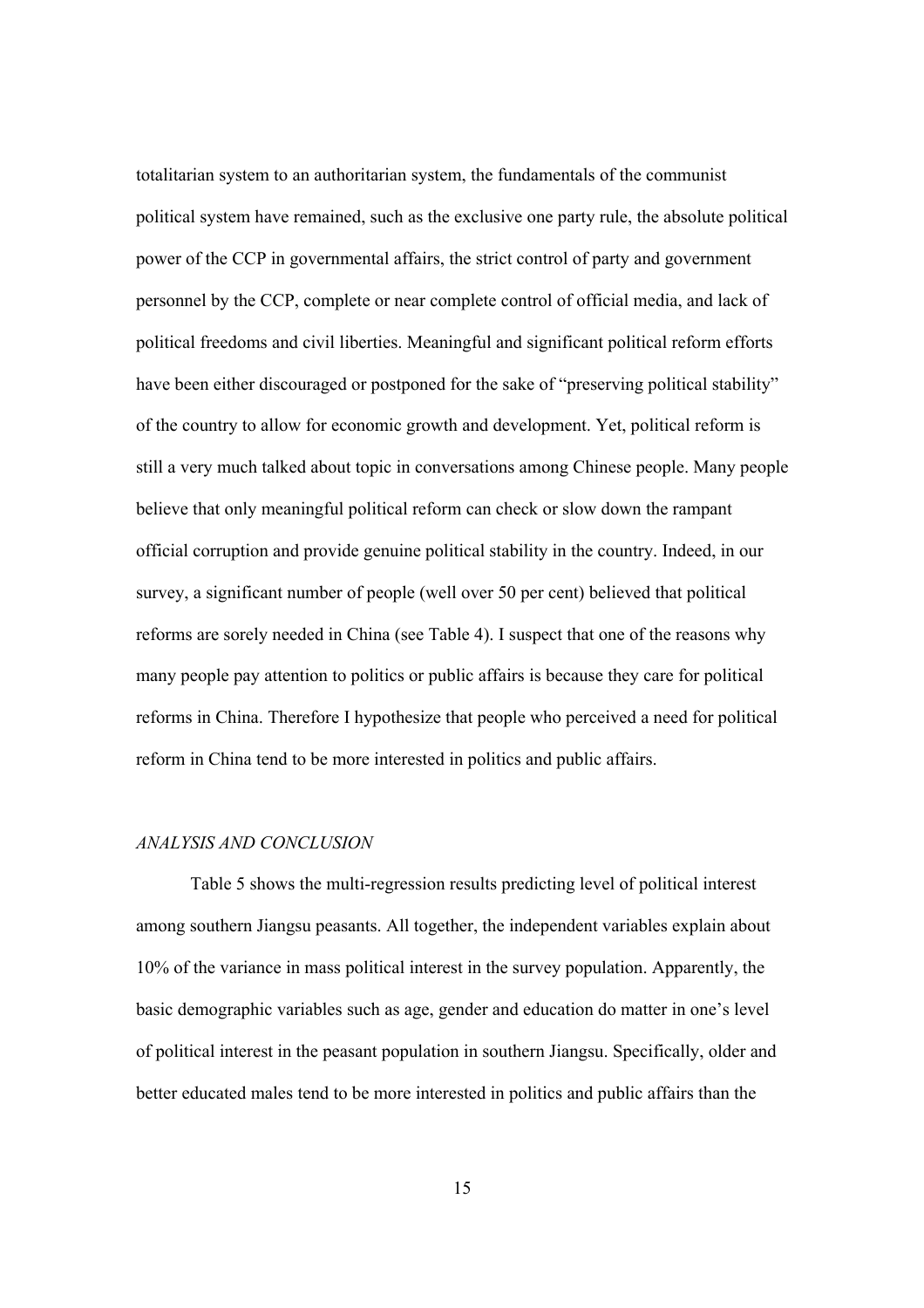young, the less educated and females. These findings are similar to those found among Beijing residents in the mid 1990s by Jie Chen and Yang Zhong (1999) except for the education factor. They are also consistent with evidence on political interest and participation found in China and other countries (e.g., Lane, 1965; Converse and Niemi, 1971; Jennings and Niemi 1981; Bennett, 1986; Li, 1989; Jennings, 1997).

#### **Table 5 goes about here**

In addition, as was expected, those who are CCP and CYL members tend to be more interested in politics and public affairs. As mentioned earlier, CCP and CYL members are expected or even required to pay attention to political events and public affairs. Moreover, many of the CCP and CYL members are village cadres whose job is politicking and who also have greater stakes in politics and public affairs.

Table 5 also shows that both income and perceived improvement in living condition and social status are positively related to a person's political interest even though the impact of income is statistically insignificant. It means that even when people life is improved, they are more likely to pay attention to politics and public affairs. This finding is important because it could spell trouble down the road for the Chinese government. The CCP has been struggling with the issue of legitimacy since the beginning the reform era (Zhong, 1996, pp. 206-212). There is no doubt that CCP's political legitimacy reached its lowest ebb with the brutal crackdown on Tiananmen demonstrators in 1989. One of the first things that Deng Xiaoping and Jiang Zemin did after the Tiananmen incident was to lay out a new legitimacy basis for the CCP. The CCP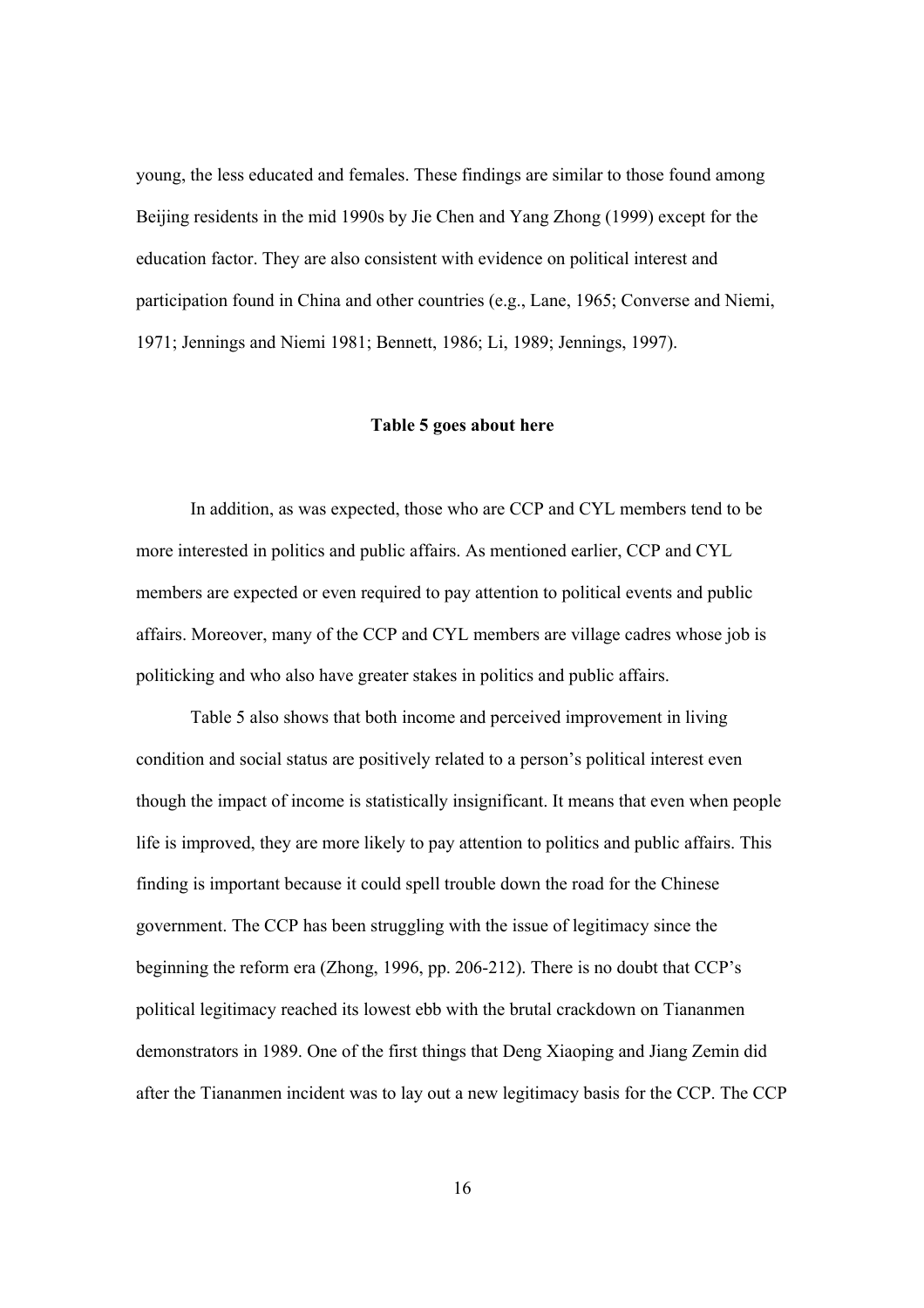resorted to economic nationalism, traditional Chinese conservatism and eudaemonism as the re-legitimization claims to regain its political legitimacy (Ibid., p. 212). One of the purposes of this new re-legitimization drive was to divert people's attention away from politics and discussion of political issues to pursue material wealth. Findings from my survey among southern Jiangsu province cast serious doubt on the effectiveness of this strategy.

The multivariate analysis also shows that level of political interest is positively related to one's perceived need for political reforms in China. In other words, people who think China needs urgent political reforms tend to be more interested in politics and public affairs. The implication is that peasants who are interested in politics and public affairs do care about political reforms in China. Many people believe that Chinese economic reforms have reached a bottleneck stage and only meaningful political reforms can sustain and allow for further economic development. Rampant corruption and social injustice due to lack of governmental transparency and official abuse have caused serious social instabilities in China, especially in the countryside. Serious political reforms along the lines of political liberalization and governmental transparency could at least lessen the problems.

Since the survey was conducted in southern Jiangsu province, which is not typical of the vast Chinese countryside, I do not intend to generalize the findings, especially the descriptive findings, to other rural areas of China. Nonetheless, I do believe that the findings from this study are instructive for the study of mass political interest among Chinese peasants. First, it is very clear from the descriptive findings that Chinese peasants in southern Jiangsu showed a high level of political interest and attention to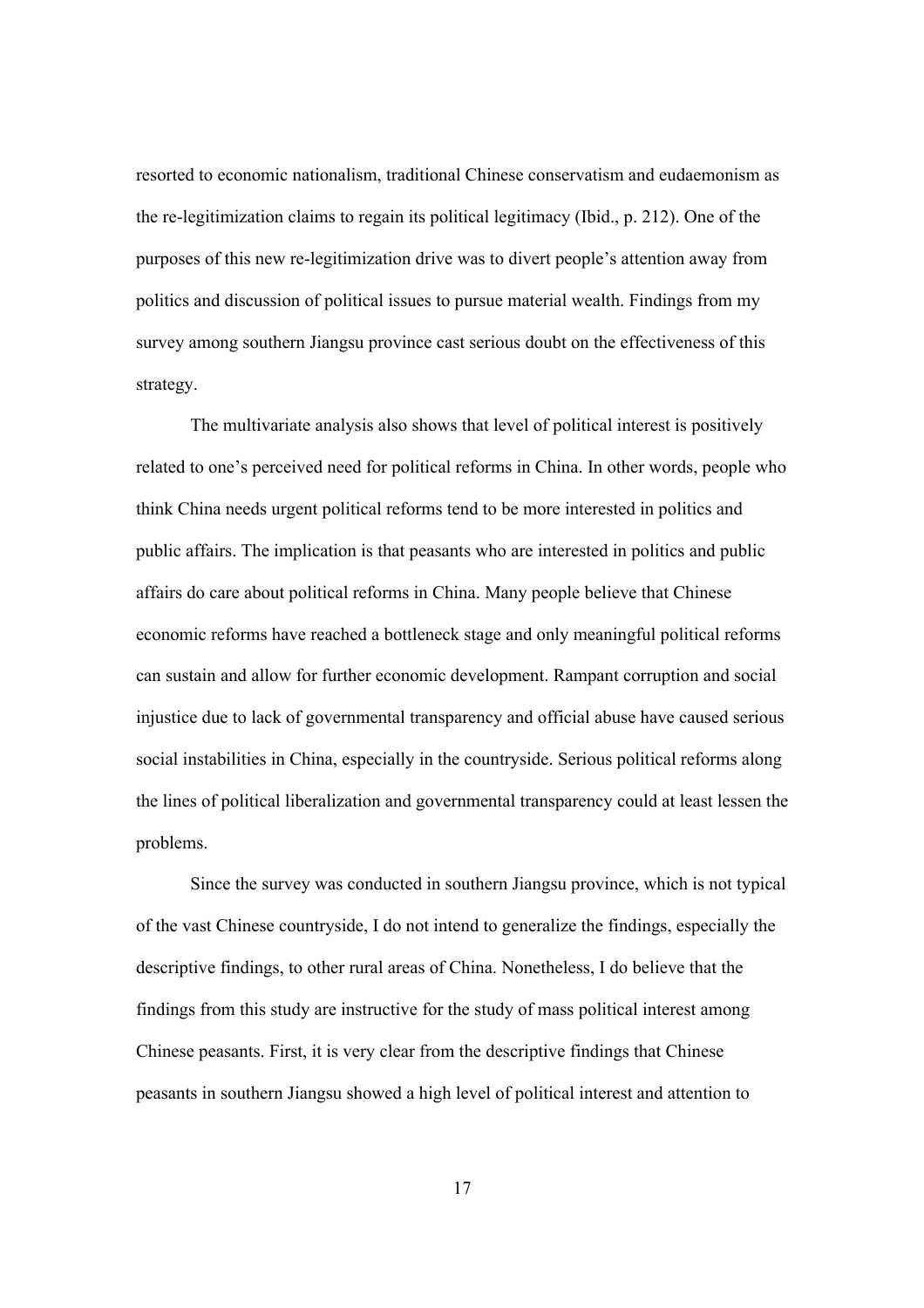public affairs. Economic growth and prosperity have not diverted people attention away from politics. The finding that economic better-off peasants tend to be more interested in politics and public affairs is particularly interesting and significant. The finding puts a question mark on the Chinese government's strategy of inducing the Chinese population to be apolitical and apathetic by promoting materialism and economic welfare. Moreover, if political interest is an indicator for an individual's potential political activity (Bennett, 1986, p. 37), the finding of relatively high level of political interest among peasants in southern Jiangsu province from this survey may imply a great potential for mass political participation and activities in the Chinese countryside.

Second, findings from this study also show that Chinese peasants are not that different from people in other parts of the world including urban China as far as the relationships between the level of political interest and some explanatory variables are concerned. The fact that the patterns of interactions between political interest and some determinants, i..e., age, education, gender and income coincide with results from earlier studies in non-Chinese settings and urban China (e.g., Lane, 1965; Sniderman and Brady, 1977; Jennings and Niemi, 1981; Bennett, 1986; Inglehart, 1997; Chen and Zhong, 1999) mean that these patterns are not uniquely western and may persist across cultural, political and geographic divides. Further studies on political interest and its determinants should be carried out in other parts, especially in inland and poorer regions, of the Chinese countryside to gain better and more comprehensive understanding of political interest on the part of the Chinese peasants.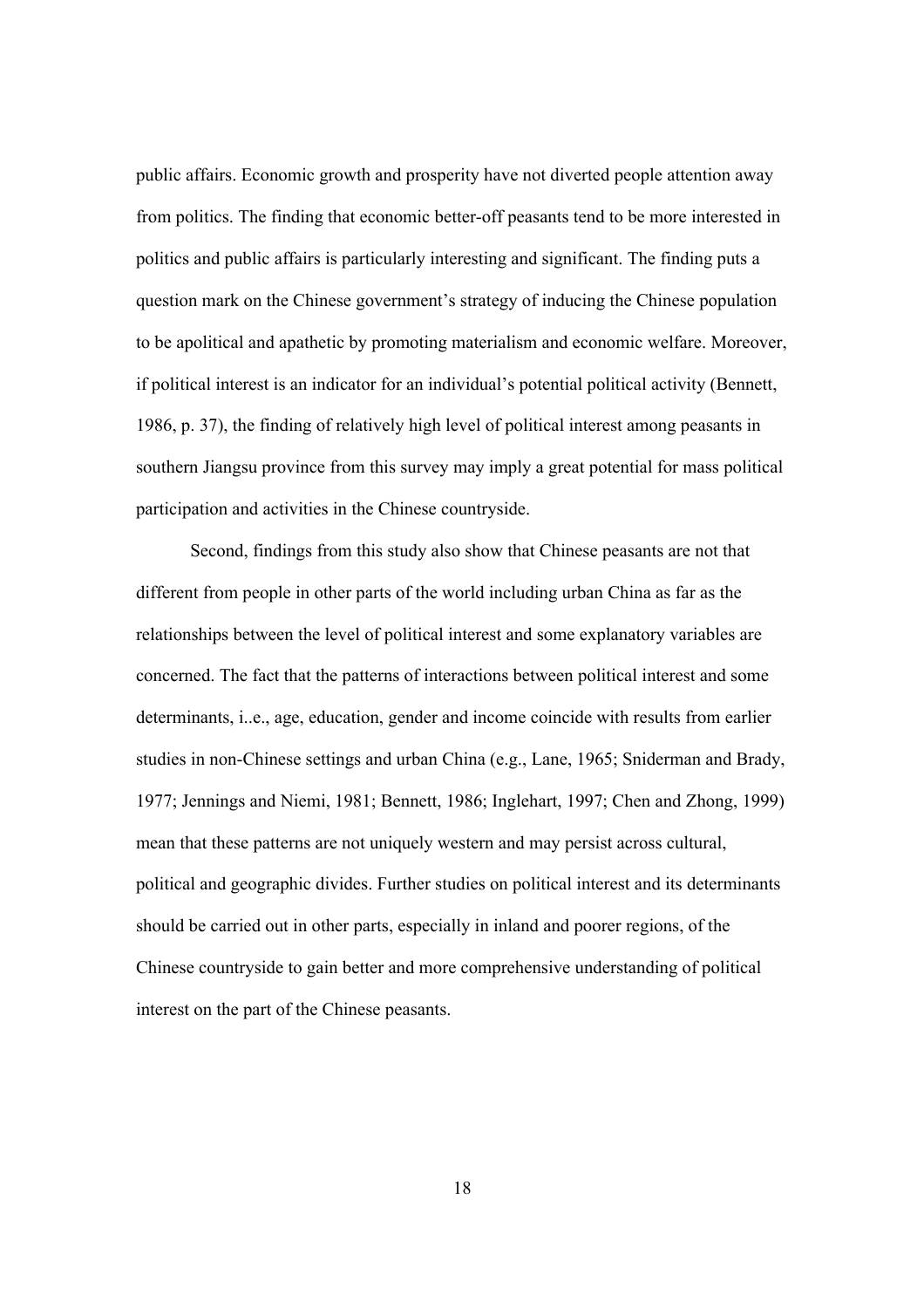### **Endnotes**:

- 1 The southern Jiangsu economic development model is often differentiated from the Wenzhou development model that emphasizes private enterprises and the Pearl River delta development model that is based on massive foreign investment.
- 2 Illiteracy rate in Jiangsu is 9 % while the national average is around 19 %, see *Suzhou Statistical Yearbook*, *Wuxi Statistical Yearbook*, *Changzhou Statistical Yearbook* and Suzanne Ogden 1999, 4.
- 3 By mutual agreement we must maintain the anonymity of this organization.
- 4 The reason we decided not to include illiterate peasants in our survey is based upon the results of a pre-test conducted prior to the survey. Our experience with the pre-test is that most of the illiterate peasants had so many cognitive problems in comprehending the questions that we had to explain the entire questions. In fact, we observed that when the interviewers tried to explain the questions to the respondents they tended to inject their own opinions or biased examples. To avoid such biases and induced answers, we decided to eliminate the illiterate population from our survey. Fortunately, only 9 % of the rural population in the areas we surveyed is illiterate. We don't think this elimination should have major impact on our findings about peasants' participation behavior in VC elections in Jiangsu. Also, even though all the respondents have rural residency status, they do not necessarily work on farms. Many work in factories or TVEs.
- 5 A multi-stage sampling procedure was used to conduct the survey. Twenty-one towns and townships were randomly chosen after the first stage of sampling. Four villages were randomly chosen from each town or township after the second stage of sampling. The third stage of sampling produced approximately 16 households from each randomly chosen village. One individual adult was randomly chosen from each randomly chosen household as the respondent at the final stage of sampling in our Jiangsu rural survey. A total number of 1,270 respondents were randomly chosen; 1,162 responded to our surveys.
- 6 On the high response rate in China, see Tianjian Shi 1997.
- 7 On conducting public opinion surveys in China, see Melanie Manion 1994.
- 8 For this perception, see Nicholas Kristof and Sheryl WuDunn, 1994 and Arthur Lewis Rosenbaum 1992, 19.
- 9 The actual question of this indicator is: "Do you follow the accounts of political and governmental affairs? Would you say you follow them regularly, form time to time, or never?" (Almond and Verba, 1963, p. 89).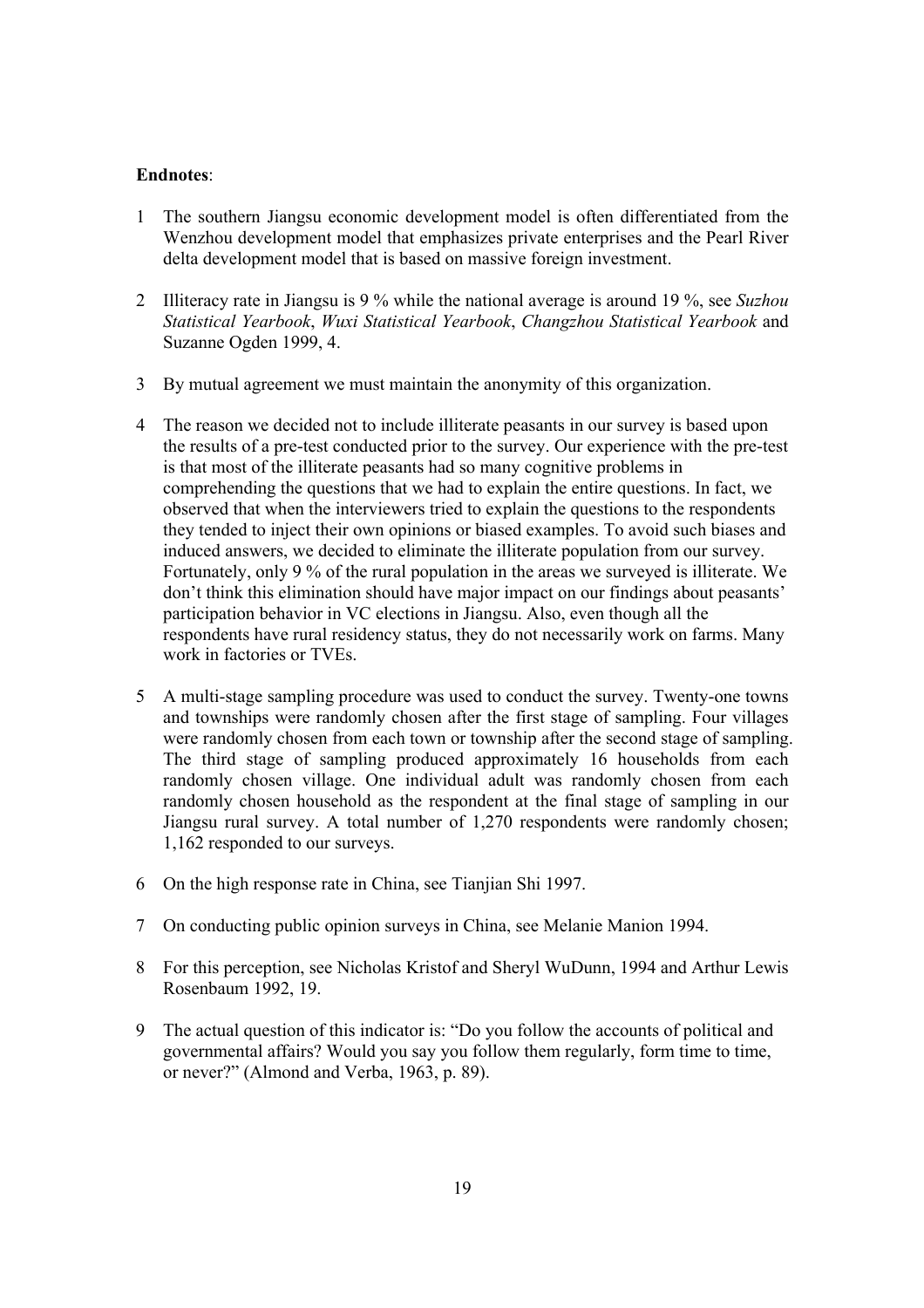- 10 The actual question of this indicator is: "What about the campaigning that goes on at the time of a national election—do you pay much attention to what goes on, just a little, or none at all?" (Almond and Verba, 1963, p. 89).
- 11 On the two Beijing surveys conducted among Beijing residents in the 1990s, see Yang Zhong, Jie Chen, and John Scheb 1998.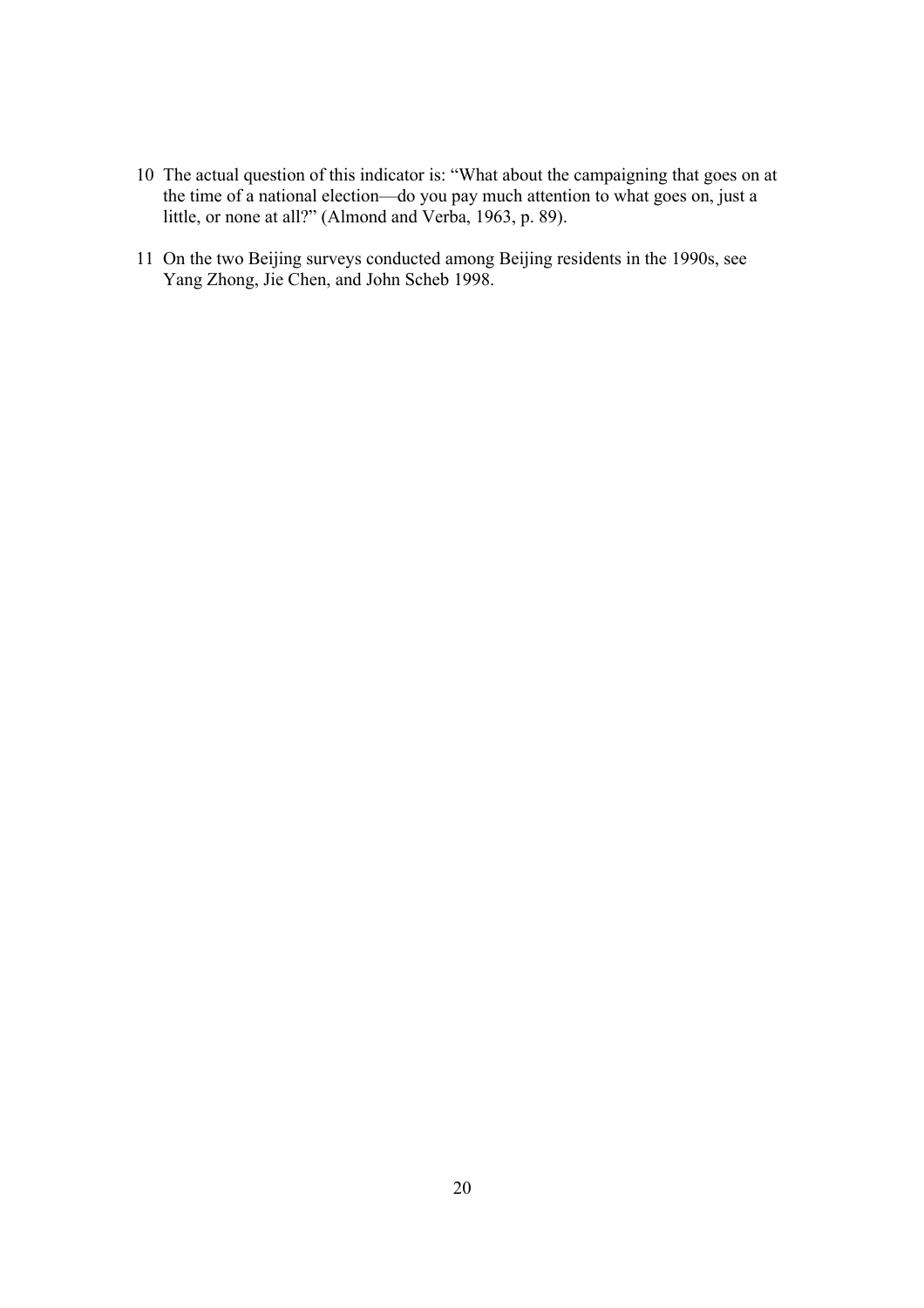## **References**

Almond, Gabriel, and Sidney Verba. 1963. *Civic Culture: Political Attitudes in Five Nations*. Princeton, NJ: Princeton University Press.

Bahry, Donna. 1987. "Politics, Generations, and Change in the USSR." In J. R. Miller, ed. *Politics, Work, and Daily Life in the USSR": A Survey of Former Soviet Citizens*. Cambridge, England: Cambridge University Press.

Bahry, Donna and Brian Silver. 1990. "Soviet Citizen Participation on the Eve of Democratization." *American Political Science Review* (84): 821-47.

Bennett, S. E. 1986. *Apathy in America, 1960-1984: Causes and Consequences of Citizen Political Indifference*. Dobbs Ferry, NY: Transnational Publishers.

Berelson, B, P. Lazarsfeld, and W. McPhee. 1954. *Voting*. Chicago: Chicago University Press.

Burns, John. 1988. *Political Participation in Rural China*. Berkeley, CA: University of California Press.

*Changzhou Statistical Yearbook* [in Chinese]. 1998. Beijing, China: China Statistics Press.

Chen, Jie and Yang Zhong. 1999. "Mass Political Interest (or Apathy in Urban China." *Communist and Post-Communist Studies* (32): 281-303.

Chu, Godwin. 2001. "The Changing Concept of *Zhong* (Loyalty): Emerging New Chinese Political Culture." In Shiping Hua, ed. *Chinese Political Culture: 1989-2000*. Armond, New York: M. E. Sharpe, 42-69.

DeLuca, T. 1995. *The Two Faces of Political Apathy*. Philadelphia, PA: Temple University Press.

Gans, C. B. 1978. "The Empty Ballot Box: Reflections on Nonvoters in America." *Public Opinion* (1): 54-57.

Hadley, A. T. 1978. *The Empty Polling Booth*. Englewood Cliffs, NJ: Prentice-Hall.

Huntington, Samuel P. and J. M. Nelson. 1976. *No Easy Choice: Political Participation in Developing Countries*. Cambridge, MA: Harvard University Press.

Inglehart, Ronald. 1997. *Modernization and Postmodernization: Cultural, Economic, and Political Change in 43 Societies*. Princeton, NJ: Princeton University Press.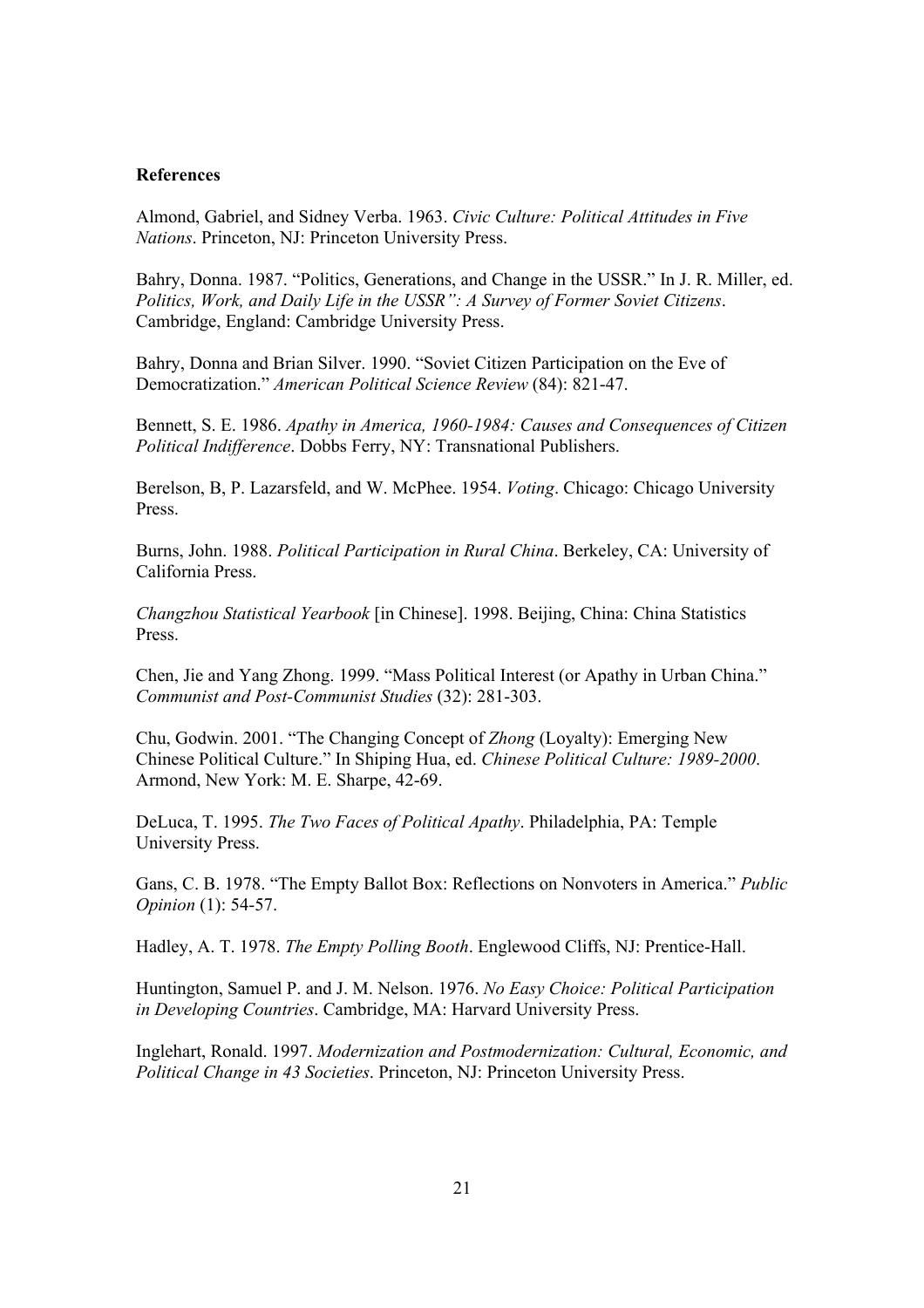Jennings, Kent and R. Niemi. 1981. *Generations and Politics: A Panel Study of Young Adults and Their Parents*. Princeton, NJ: Princeton University Press.

Jennings, Kent. 1997. "Political Participation in the Chinese Countryside." *American Political Science Review* (92): 361-72.

Kaplan, C. S. 1993. "New Forms of Political Participation." In A. Miller, W. Riesinger, and Vicki Hesli, eds. *Public Opinion and Regime Change: New Politics of Post Soviet Societies*. Boulder, CO: Westview Press, 153-167.

Klingemann, H. D. 1979. "The Background of Ideological Conceptualization." In S. H. Barnes, *et al* eds. *Political Action: Mass Participation in Five Western Democracies*. Beverly Hills, CA: Sage Publications, 255-77.

Kristof, N. D. and S. WuDunn. 1994. *China Wakes: The Struggle for the Soul of a Rising Power*. New York, NY: Times Books.

Lane, R. E. 1965. *Political Life: Why and How People Get Involved in Politics*. New York, NY: The Free Press.

Li, W. L. 1989. "Changing Status of Women in the PRC." In S. Leng, ed. *Changes in China: Party, State, and Society. New York, NY: University Press of America*, 201-44.

Lippmann, W. 1927. *Men of Destiny*. New York, NY: The Macmillan Co.

Manion, Melanie. 1994. "Survey Research in the Study of Contemporary China: Learning from Local Surveys." *The China Quarterly* (139): 741--65.

Milbrath, L. W. and M. L. Goel. 1977. *Political Participation: How and Why Do People Get Involved in Politics*. Chicago: Rand McNally Co.

Nathan, Andrew and Tianjian Shi. 1993. "Cultural Requisites for Democracy in China: Findings from a Survey." *Daedalus* (122): 95-123.

O'Brien, Kevin J., and Lianjiang Li. 1995. "The Politics of Lodging Complaints in Rural China," *The China Quarterly* (143): 756--83.

Rosenbaum, A. L. 1992. *State and Society in China: The Consequences of Reform*. Boulder, CO: Westview Press.

Shi, Tianjian. 1997. *Political Participation in Beijing*. Cambridge, MA: Harvard University Press.

Sniderman, P. M. and R. A. Brady. 1977. "Coping: The Ethic of Self-reliance." *American Journal of Political Science* (21): 501-21.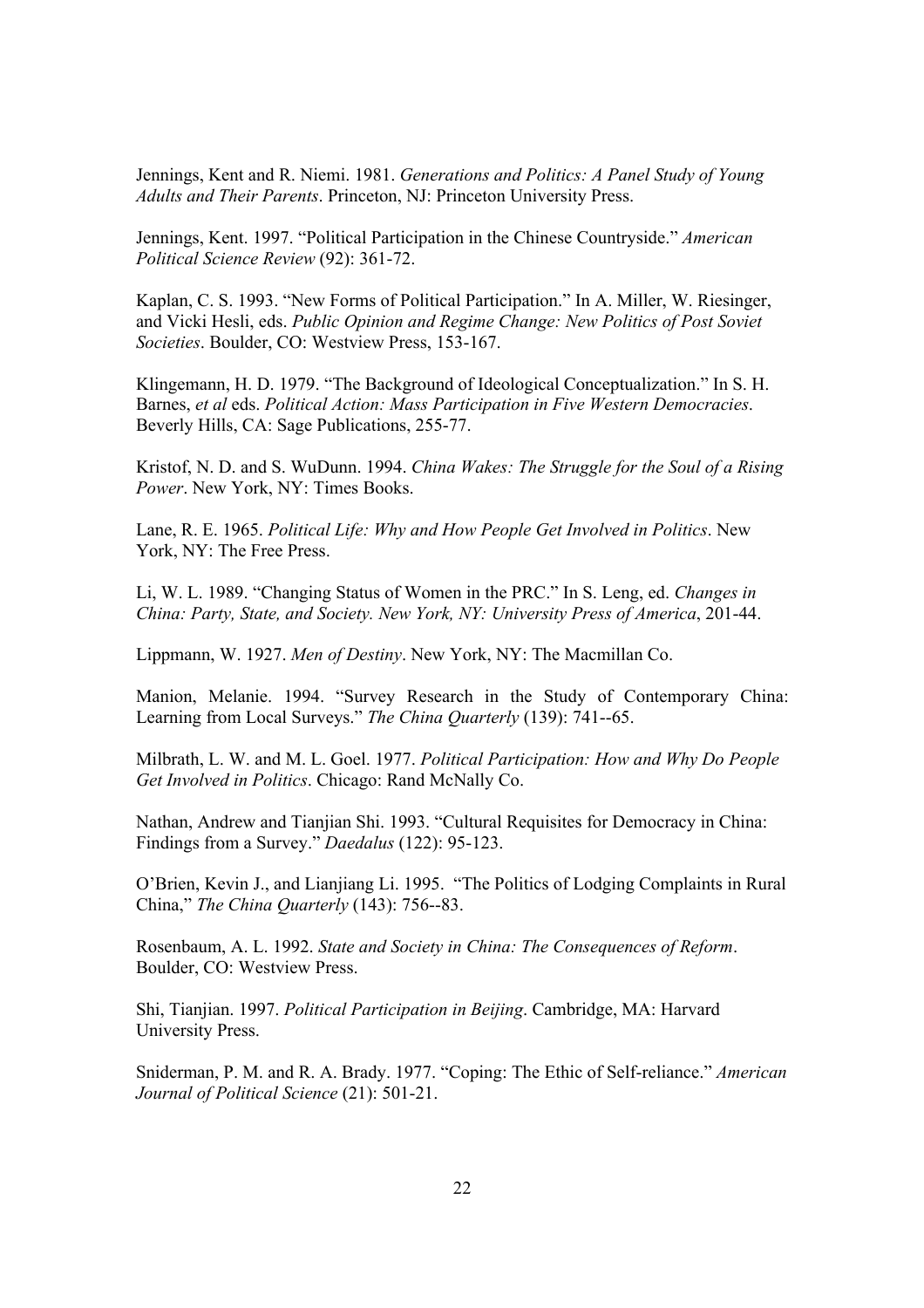*Suzhou Statistical Yearbook* [in Chinese]. 1998. Beijing, China: China Statistics Press.

Townsend, James. 1967. *Political Participation in Communist China*. Berkeley, CA: University of California Press.

Verba, Sidney, N. H. Nie and J. Kim. 1971. *The Modes of Democratic Participation: A Cross-national Study*. Beverly Hills, CA: Sage Publications.

Verba, Sidney, N. H. Nie and J. Kim. 1978. *Participation and Political Equality*. Cambridge, England: Cambridge University Press.

White, Tyrene. 1992. "Reforming the Countryside," *Current History* 91 (566):273--77

*Wuxi Statistical Yearbook* [in Chinese]. 1998. Beijing, China: China Statistics Press.

Zhong, Yang. 1996. "Legitimacy Crisis and Legitimation in China," *Journal of Contemporary Asia* 26 (2): 201--20.

Zhong, Yang, Jie Chen, and John Scheb. 1998. "Mass Political Culture in Beijing: Findings from Two Public Opinion Surveys." *Asian Survey* 38 (8): 763--83.

Zhu, J., X. Zhao and H. Li. 1990. "Public Political Consciousness in China." *Asian Survey* (10): 992-1006.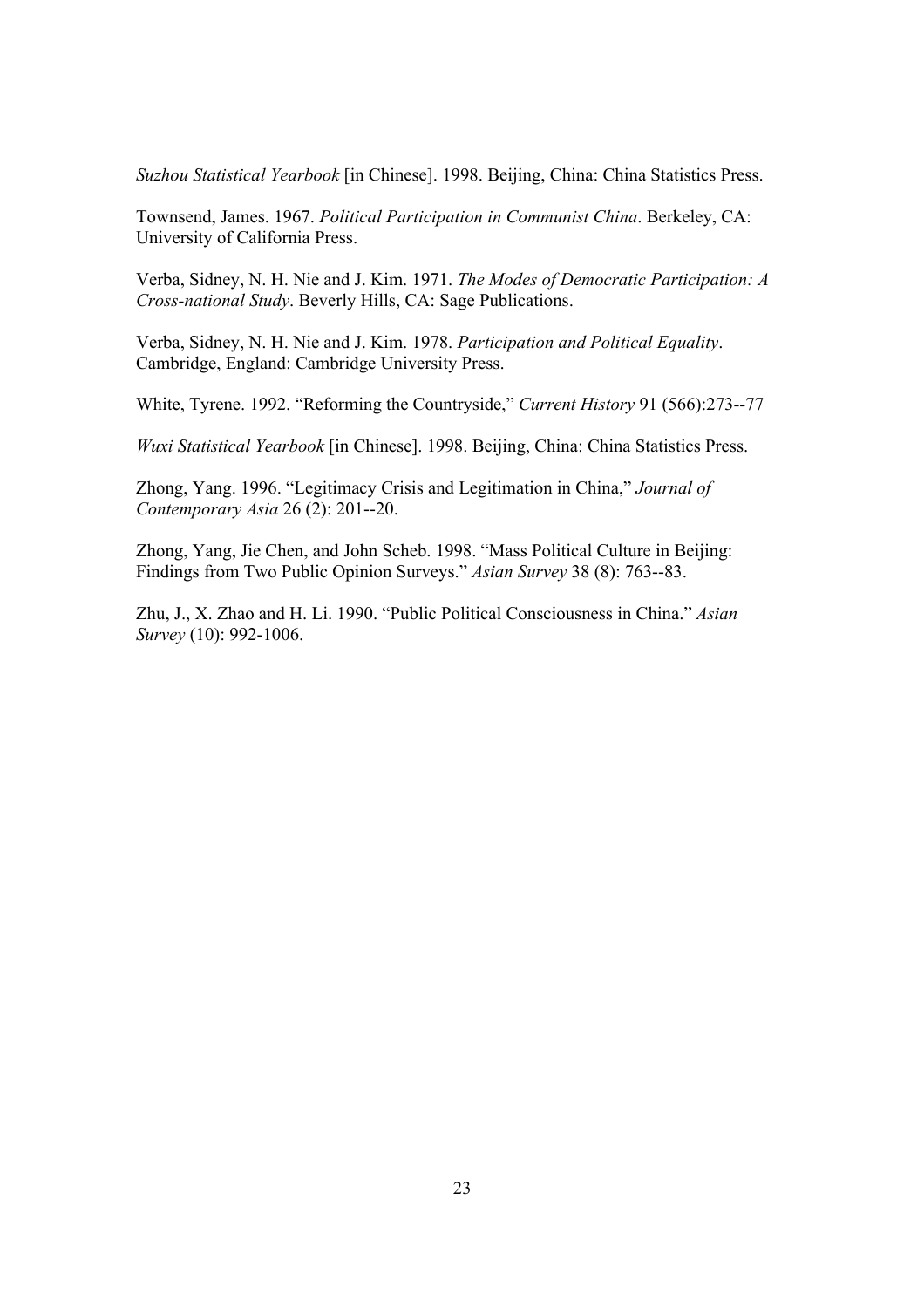| Independent Variables                | Level of Political Interest                                |                          |                                       |
|--------------------------------------|------------------------------------------------------------|--------------------------|---------------------------------------|
|                                      | Unstandardized Coefficient                                 | Standard Error           | Beta Weight                           |
| Age                                  |                                                            |                          |                                       |
| Gender (female=0; male=1)            | $\begin{array}{c} 013 \\ 704 \\ 377 \\ 001 \\ \end{array}$ | 006<br>141<br>173<br>173 | $.08*$<br>$.17*$<br>$.17*$<br>$.100*$ |
| Education                            |                                                            |                          |                                       |
| Income                               |                                                            |                          |                                       |
| Political status                     |                                                            |                          |                                       |
| (CCP/CYL members=1, none members=0)  |                                                            |                          |                                       |
| Life satisfaction                    |                                                            |                          |                                       |
| Perceived need for political reforms | 223<br>214                                                 | 054<br>081               | $.14*$                                |
| Constant                             | $6.612*$                                                   | 565                      |                                       |
|                                      |                                                            |                          |                                       |
| R squared<br>Adjusted R squared      | $\begin{array}{c} 0.11 \\ 0.10 \\ 740 \end{array}$         |                          |                                       |

Table 5<br>**Multivariate Analysis of Rural Political Interest in Southern Jiangsu Province Multivariate Analysis of Rural Political Interest in Southern Jiangsu Province**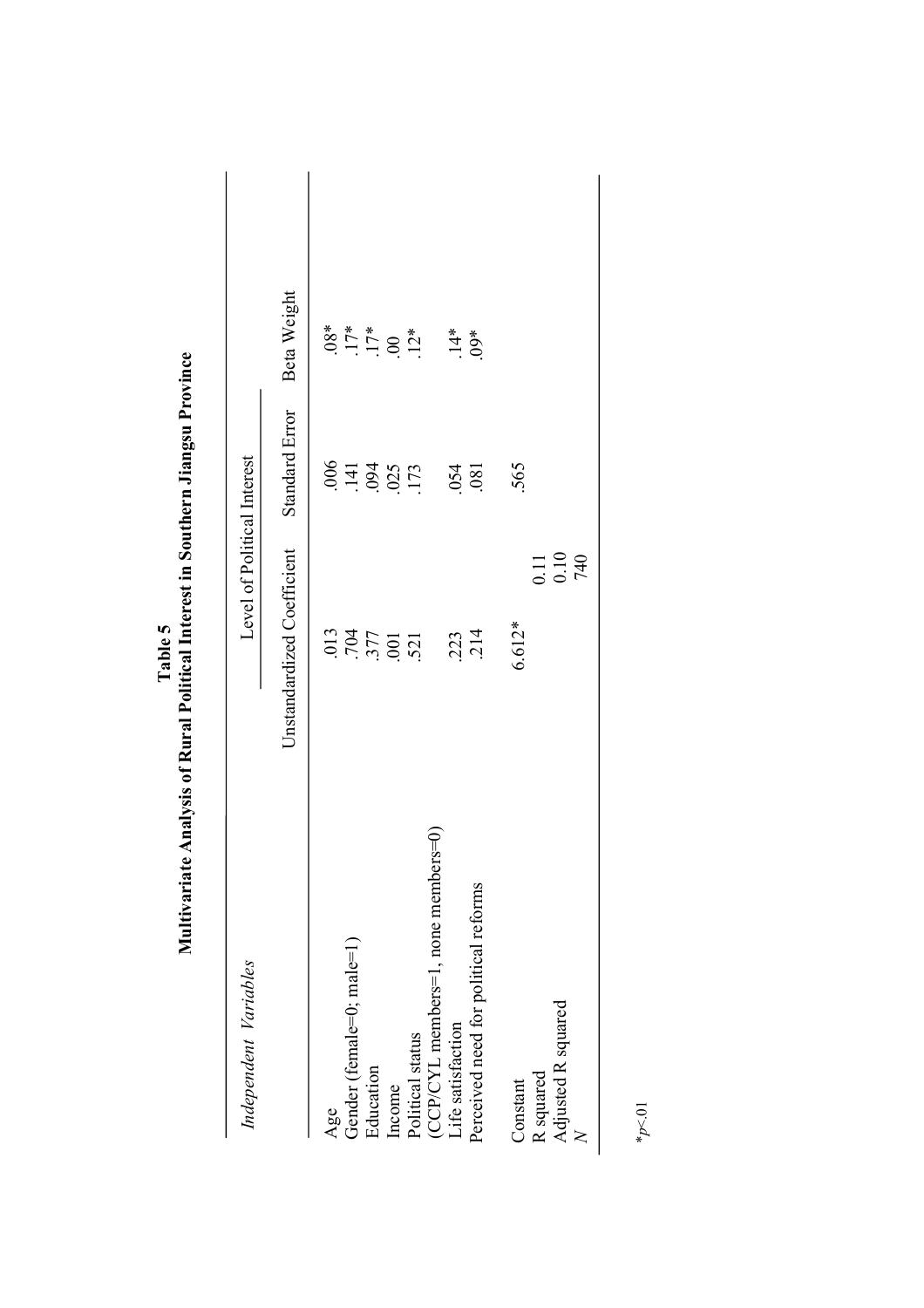|       | . Peasants        |
|-------|-------------------|
|       | t among Jiangsu F |
| Table |                   |
|       | Interest          |
|       | el of Politic?    |
|       | Leve<br>≓         |

|                                             | Very Interested | Interested                    |             | Not Quite Interested Not Interested | At All    | Hard to Say $N$ |      |
|---------------------------------------------|-----------------|-------------------------------|-------------|-------------------------------------|-----------|-----------------|------|
| Interested in national affairs              | $12.6(14.1)$ *  | 55.7 (65.0)                   |             | 22.3 (19.5)                         | 5.4 (1.4) | 3.8             | 1159 |
| Interested in local/village affairs         | 6.0(22.1)       | 56.7 (64.9)                   |             | 27.1 (14.9)                         | 4.3 (1.1) | 5.8             | 1158 |
|                                             |                 | See Each Other<br>Whenever We | Very Often  | Not Often                           | Never     | Hard to Say $N$ |      |
| Discussion of national politics with others |                 | 2.5(2.4)                      | 41.8 (42.9) | 47.8 (51.1)                         | 5.7(2.9)  | 2.8(0.7)        | 1159 |
| Discussion of local/village politics with   | others          | 2.5                           | 38.2        | 48.8                                | 7.1       | 3.3             | 1158 |
| Source: Jiangsu Rural Survey 2000           |                 |                               |             |                                     |           |                 |      |

\*Figures in parentheses are combined findings from surveys conducted in Beijing in 1995 and 1997. \*Figures in parentheses are combined findings from surveys conducted in Beijing in 1995 and 1997.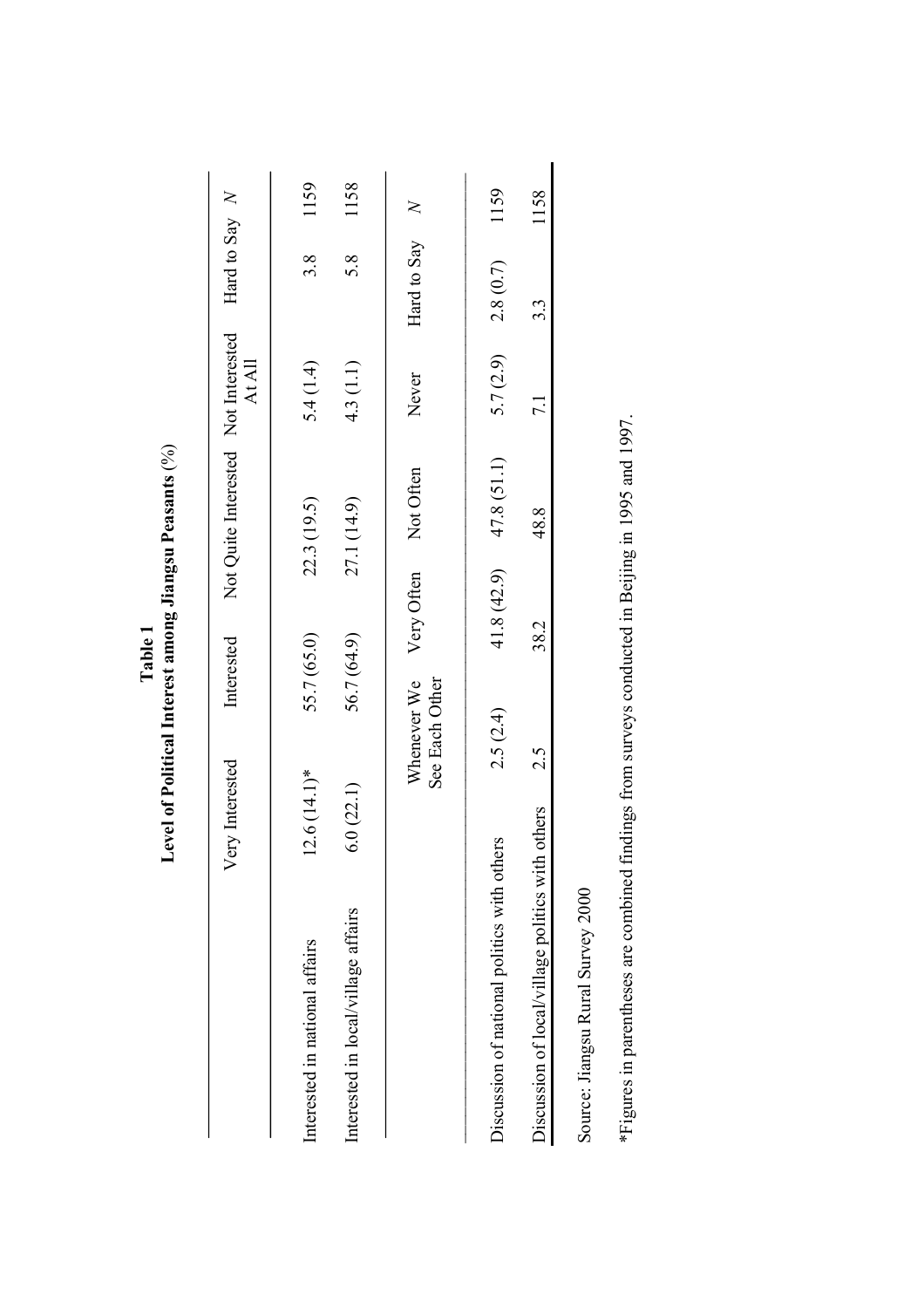|                                                                                            |            |             | USA UK Netherlands | South Korea | Japan |    | Mexico South Africa |
|--------------------------------------------------------------------------------------------|------------|-------------|--------------------|-------------|-------|----|---------------------|
| Respondents saying they are<br>"very" or "very"<br>interested in politics                  | $^{\circ}$ | 50          | 57                 | 74          | ගි    | 37 | 54                  |
| "occasionally" or "frequently"<br>discuss politics with friends<br>Respondents saying they | $\approx$  | $8^{\circ}$ | 63                 | 88          | 67    | 4  | 67                  |

**Table 2** 

Source: 1990 World Values Survey, Ronald Inglehart, Modernization and Postmodernization: Cultural, Economic, and Political<br>Change in 43 Countries, pp. 308-309. The actual questions in the survey are: "How interested would *Change in 43 Countries*, pp. 308-309. The actual questions in the survey are: "How interested would you say you are in politics?" and Source: 1990 World Values Survey, Ronald Inglehart, *Modernization and Postmodernization: Cultural, Economic, and Political*  "When you get together with your friends, would you say you discuss political matters frequently, occasionally, or never?".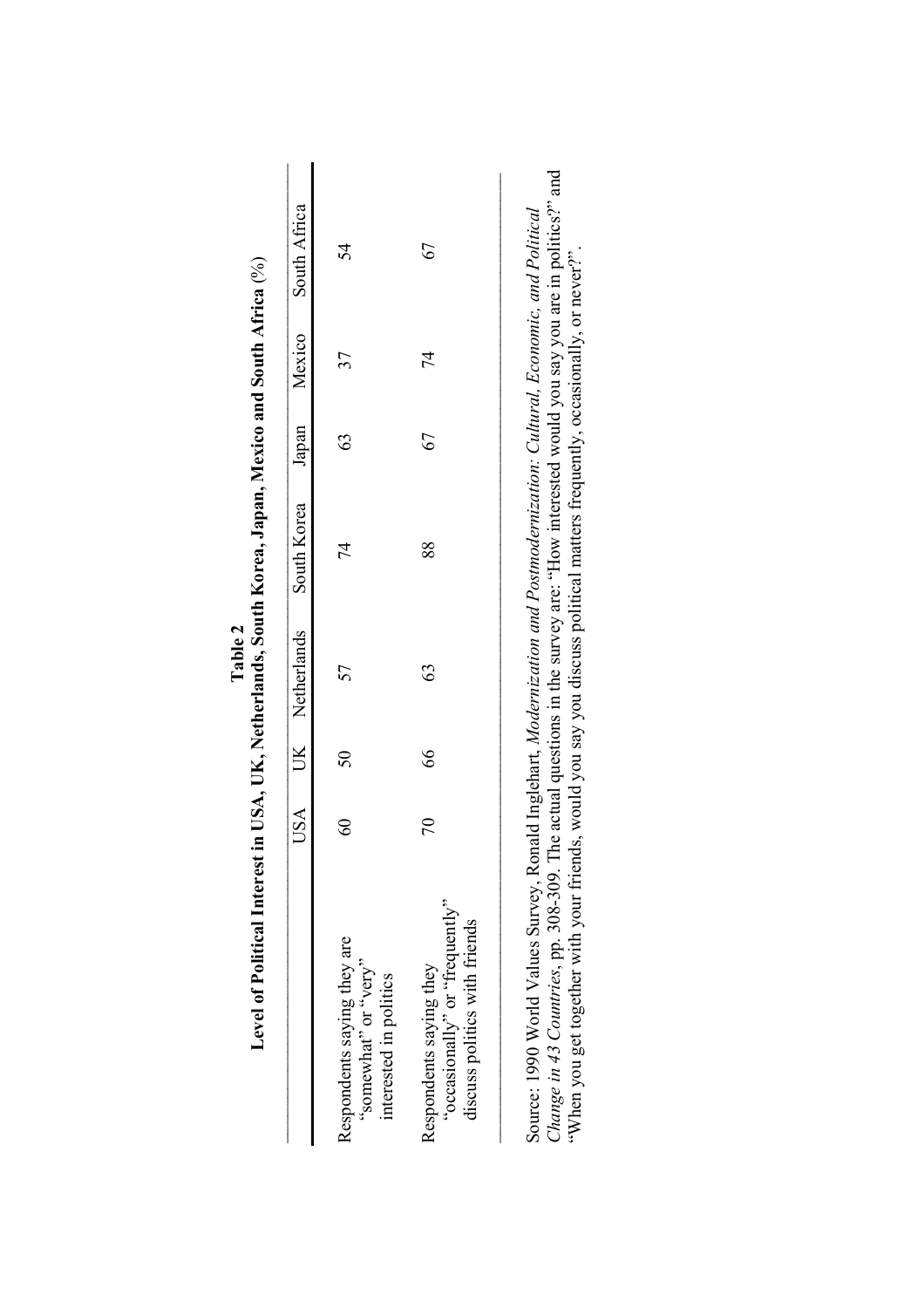|                                                                    |                   |       | Perceived Economic Life and Social Status Improvement (%) |                                  |      |      |
|--------------------------------------------------------------------|-------------------|-------|-----------------------------------------------------------|----------------------------------|------|------|
|                                                                    | Strongly<br>Agree | Agree | Disagree                                                  | Strongly Hard<br>Disagree to Say |      |      |
| Since the reforms my living conditions<br>have noticeably improved | 41.7              | 47.5  | $\frac{8}{9}$                                             | 0.8                              | 3.2  | 1149 |
| Since the reforms my social status<br>has noticeably improved      | 22.9              | 43.3  | 18.4                                                      | $4\overline{4}$                  | 10.8 | 1149 |
|                                                                    |                   |       |                                                           |                                  |      |      |

| Table 3 | rceived Economic Life and Social Status Improver |
|---------|--------------------------------------------------|
|         |                                                  |

Source: Jiangsu Rural Survey 2000 Source: Jiangsu Rural Survey 2000